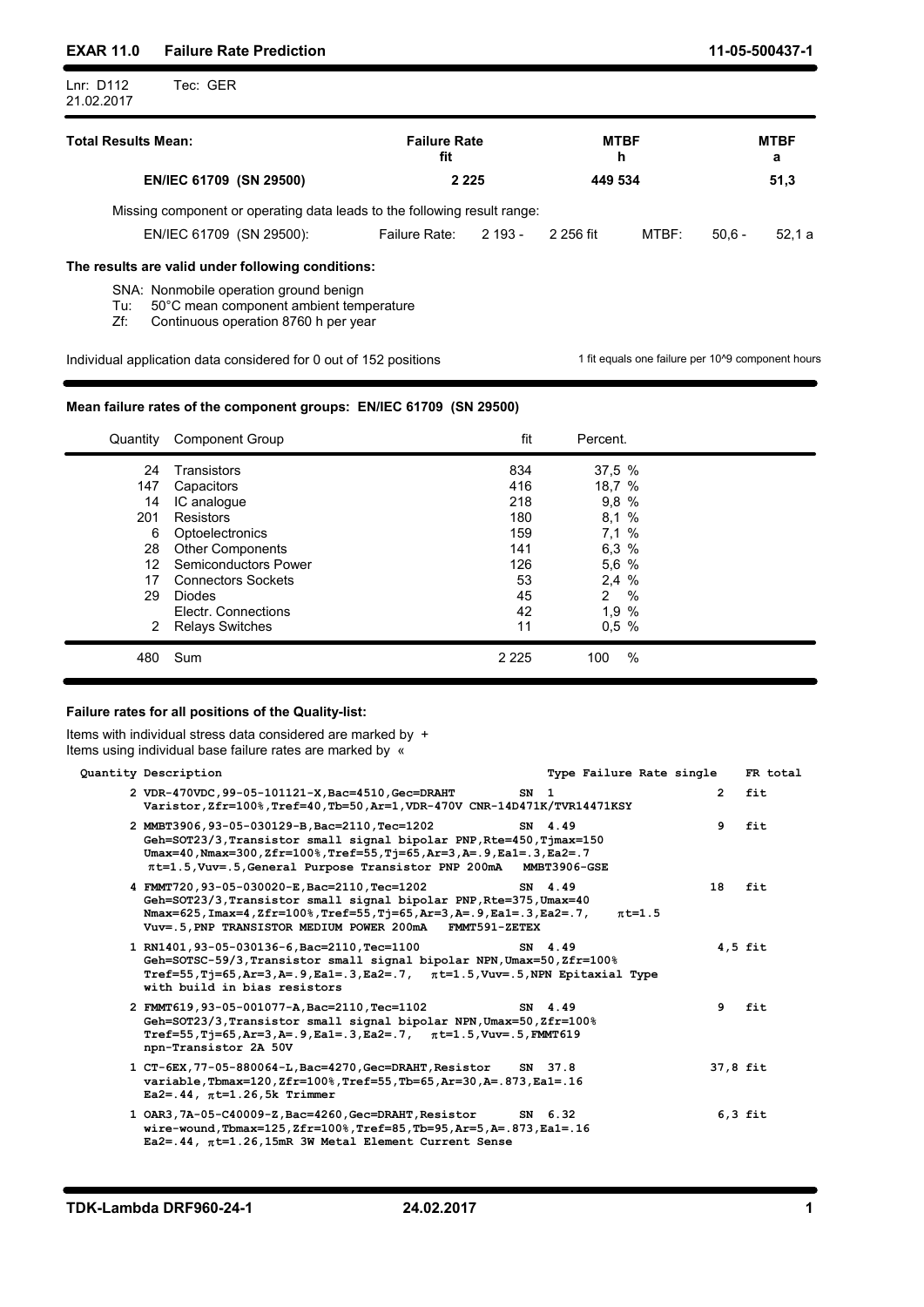| 3 RES-680K-1-0805, 71-05-341552-1, Bac=4230, Resistor<br>$0,8$ fit<br>SN 0.252<br>metal film, Nmax=125, Tbmax=125, Zfr=100%, Tref=55, Tb=65, Ar=0.2, A=. 873<br>Eal=.16, Ea2=.44, πt=1.26, CHIP RES 680K 1% 1/8W 0805 PT 8x4MM<br>2 RES-470R-1-0805, 71-05-341191-1, Bac=4230, Resistor<br>$0,5$ fit<br>SN 0.252<br>metal film, Nmax=125, Tbmax=125, Zfr=100%, Tref=55, Tb=65, Ar=0.2, A=. 873<br>Eal=.16, Ea2=.44, πt=1.26, CHIP RES 470 OHM 1% 1/8W 0805 PT 8x4MM<br>2 RES-470K-0125-0805, 71-05-341533-1, Bac=4230, Resistor SN 0.252<br>$0,5$ fit<br>metal film, Nmax=100, Tbmax=125, Zfr=100%, Tref=55, Tb=65, Ar=0.2, A=.873<br>Eal=.16, Ea2=.44, $\pi t$ =1.26, CHIP-RES 470k 0.125W 1% 0805 100ppm<br>1 RES-330R-1-0805, 71-05-341172-1, Bac=4230, Resistor<br>$0,3$ fit<br>SN 0.252<br>metal film, Nmax=125, Tbmax=125, Zfr=100%, Tref=55, Tb=65, Ar=0.2, A=.873<br>Eal=.16, Ea2=.44, $\pi$ t=1.26, CHIP RES 330 OHM 1% 1/8W 0805 PT 8x4MM<br>2 RES-330K-1-0805, 71-05-341514-1, Bac=4230, Resistor<br>$0,5$ fit<br>SN 0.252<br>metal film, Nmax=125, Tbmax=125, Zfr=100%, Tref=55, Tb=65, Ar=0.2, A=. 873<br>Eal=.16, Ea2=.44, $\pi$ t=1.26, CHIP RES 330K 1% 1/8W 0805 PT 8x4MM<br>$0,3$ fit<br>1 RES-270R-1-0805, 71-05-341162-1, Bac=4230, Resistor<br>SN 0.252<br>metal film, Nmax=125, Tbmax=125, Zfr=100%, Tref=55, Tb=65, Ar=0.2, A=. 873<br>Eal=.16, Ea2=.44, πt=1.26, CHIP RES 270 OHM 1% 1/8W 0805 PT 8x4MM<br>$0,5$ fit<br>2 RES-270K-1-0805,71-05-341504-1,Bac=4230,Resistor<br>SN 0.252<br>metal film, Nmax=125, Tbmax=125, Zfr=100%, Tref=55, Tb=65, Ar=0.2, A=. 873<br>Eal=.16, Ea2=.44, $\pi t$ =1.26, CHIP RES 270K 1% 1/8W 0805 PT 8x4MM<br>2 RES-220R-1-0805, 71-05-341151-1, Bac=4230, Resistor<br>$0,5$ fit<br>SN 0.252<br>metal film, Nmax=125, Tbmax=125, Zfr=100%, Tref=55, Tb=65, Ar=0.2, A=.873<br>Eal=.16, Ea2=.44, $\pi$ t=1.26, CHIP RES 220 OHM 1% 1/8W 0805 PT 8x4MM<br>4 RES-220K-1-0805, 71-05-341493-1, Bac=4230, Resistor<br>SN 0.252<br>$\mathbf{1}$<br>fit<br>metal film, Nmax=125, Tbmax=125, Zfr=100%, Tref=55, Tb=65, Ar=0.2, A=. 873<br>Eal=.16, Ea2=.44, $\pi t$ =1.26, CHIP RES 220K 1% 1/8W 0805 PT 8x4MM<br>3 RES-150K-1-0805, 71-05-341475-1, Bac=4230, Resistor<br>$0,8$ fit<br>SN 0.252<br>metal film, Nmax=125, Tbmax=125, Zfr=100%, Tref=55, Tb=65, Ar=0.2, A=. 873<br>Eal=.16, Ea2=.44, $\pi t$ =1.26, CHIP RES 150K 1% 1/8W 0805 PT 8x4MM<br>$0,3$ fit<br>1 RES-120K-0125-0805, 71-05-341465-1, Bac=4230, Resistor SN 0.252<br>metal film, Nmax=100, Tbmax=125, Zfr=100%, Tref=55, Tb=65, Ar=0.2, A=. 873<br>Eal=.16, Ea2=.44, $\pi t$ =1.26, CHIP-RES 120k 0.125W 1% 0805 100ppm<br>4 RES-100R-1-0805, 71-05-341115-1, Bac=4230, Resistor<br>fit<br>SN 0.252<br>$\mathbf{1}$<br>metal film, Nmax=125, Tbmax=125, Zfr=100%, Tref=55, Tb=65, Ar=0.2, A=.873<br>Eal=.16, Ea2=.44, $\pi$ t=1.26, CHIP RES 100 OHM 1% 1/8W 0805 PT 8x4MM<br>3 RES-100K-1-1206,71-05-541457-1,Bac=4230,Resistor<br>SN 0.252<br>$0,8$ fit<br>metal film, Nmax=250, Tbmax=125, Zfr=100%, Tref=55, Tb=65, Ar=0.2, A=.873<br>Eal=.16, Ea2=.44, πt=1.26, CHIP RES 100K 1% 1/4W 1206 PT 8x4MM<br>6 RES-100K-1-0805,71-05-341457-1,Bac=4230,Resistor<br>$1,5$ fit<br>SN 0.252<br>metal film, Nmax=125, Tbmax=125, Zfr=100%, Tref=55, Tb=65, Ar=0.2, A=. 873<br>Eal=.16, Ea2=.44, $\pi$ t=1.26, CHIP RES 100K 1% 1/8W 0805 PT 8x4MM<br>1 RES-68K-0125-0805,71-05-341438-1, Bac=4230, Resistor SN 0.252<br>$0,3$ fit<br>metal film, Nmax=100, Tbmax=125, Zfr=100%, Tref=55, Tb=65, Ar=0.2, A=. 873<br>Eal=.16, Ea2=.44, πt=1.26, CHIP-RES 68k 0.125W 1% 0805 100ppm<br>2 RES-56K0-1-0805,71-05-341428-1,Bac=4230,Resistor<br>$0,5$ fit<br>SN 0.252<br>metal film, Nmax=125, Tbmax=125, Zfr=100%, Tref=55, Tb=65, Ar=0.2, A=. 873<br>Eal=.16, Ea2=.44, $\pi$ t=1.26, CHIP RES 56K 1% 1/8W 0805 PT 8x4MM<br>3 RES-47R-0125-0805,71-05-342077-1,Bac=4230,Resistor SN 0.252<br>$0,8$ fit<br>metal film,Nmax=100,Tbmax=125,Zfr=100%,Tref=55,Tb=65,Ar=0.2,A=.873<br>Eal=.16, Ea2=.44, $\pi$ t=1.26, CHIP-RES 47R 0.125W 1% 0805 100ppm<br>1 RES-47K0-1-0805,71-05-341419-1,Bac=4230,Resistor<br>$0,3$ fit<br>SN 0.252<br>metal film, Nmax=125, Tbmax=125, Zfr=100%, Tref=55, Tb=65, Ar=0.2, A=. 873<br>Eal=.16, Ea2=.44, πt=1.26, CHIP RES 47K 1% 1/8W 0805 PT 8x4MM<br>7 RES-33K0-1-0805,71-05-341400-1,Bac=4230,Resistor<br>$1,8$ fit<br>SN 0.252<br>metal film, Nmax=125, Tbmax=125, Zfr=100%, Tref=55, Tb=65, Ar=0.2, A=.873<br>Eal=.16, Ea2=.44, $\pi$ t=1.26, CHIP RES 33K 1% 1/8W 0805 PT 8x4MM<br>3 RES-27K0-1-0805,71-05-341390-1,Bac=4230,Resistor<br>SN 0.252<br>$0,8$ fit<br>metal film, Nmax=125, Tbmax=125, Zfr=100%, Tref=55, Tb=65, Ar=0.2, A=. 873<br>Eal=.16, Ea2=.44, $\pi$ t=1.26, CHIP RES 27K 1% 1/8W 0805 PT 8x4MM<br>1 WW-RES-22R-5W, 75-05-E71011-9, Bac=4260, Gec=DRAHT<br>$6,3$ fit<br>SN 6.32<br>Resistor wire-wound, Tbmax=155, Zfr=100%, Tref=85, Tb=95, Ar=5, A=. 873<br>Ea1=.16, Ea2=.44, $\pi$ t=1.26, WW Res 22R 5W<br>1 RES-22R0-1-0805,71-05-342037-1,Bac=4230,Resistor<br>SN 0.252<br>$0,3$ fit<br>metal film, Nmax=125, Tbmax=125, Zfr=100%, Tref=55, Tb=65, Ar=0.2, A=.873<br>Eal=.16, Ea2=.44, $\pi$ t=1.26, CHIP RES 22 OHM 1% 1/8W 0805 PT 8x4MM<br>3 RES-22K0-1-0805,71-05-341379-1,Bac=4230,Resistor<br>SN 0.252<br>$0,8$ fit<br>metal film, Nmax=125, Tbmax=125, Zfr=100%, Tref=55, Tb=65, Ar=0.2, A=. 873 | <b>EXAR 11.0</b> | <b>Failure Rate Prediction</b>                                      | 11-05-500437-1 |
|-----------------------------------------------------------------------------------------------------------------------------------------------------------------------------------------------------------------------------------------------------------------------------------------------------------------------------------------------------------------------------------------------------------------------------------------------------------------------------------------------------------------------------------------------------------------------------------------------------------------------------------------------------------------------------------------------------------------------------------------------------------------------------------------------------------------------------------------------------------------------------------------------------------------------------------------------------------------------------------------------------------------------------------------------------------------------------------------------------------------------------------------------------------------------------------------------------------------------------------------------------------------------------------------------------------------------------------------------------------------------------------------------------------------------------------------------------------------------------------------------------------------------------------------------------------------------------------------------------------------------------------------------------------------------------------------------------------------------------------------------------------------------------------------------------------------------------------------------------------------------------------------------------------------------------------------------------------------------------------------------------------------------------------------------------------------------------------------------------------------------------------------------------------------------------------------------------------------------------------------------------------------------------------------------------------------------------------------------------------------------------------------------------------------------------------------------------------------------------------------------------------------------------------------------------------------------------------------------------------------------------------------------------------------------------------------------------------------------------------------------------------------------------------------------------------------------------------------------------------------------------------------------------------------------------------------------------------------------------------------------------------------------------------------------------------------------------------------------------------------------------------------------------------------------------------------------------------------------------------------------------------------------------------------------------------------------------------------------------------------------------------------------------------------------------------------------------------------------------------------------------------------------------------------------------------------------------------------------------------------------------------------------------------------------------------------------------------------------------------------------------------------------------------------------------------------------------------------------------------------------------------------------------------------------------------------------------------------------------------------------------------------------------------------------------------------------------------------------------------------------------------------------------------------------------------------------------------------------------------------------------------------------------------------------------------------------------------------------------------------------------------------------------------------------------------------------------------------------------------------------------------------------------------------------------------------------------------------------------------------------------------------------------------------------------------------------------------------------------------------------------------------------------------------------------------------------------------------------------------------------------------------------------------------------------------------------------------------------------------------------------------------------------------------------------------------------------------------------------------------------------------------------------------------------------------------------------------------------------------------------------------------------------------------------------------------------------------------------------------------------------------|------------------|---------------------------------------------------------------------|----------------|
|                                                                                                                                                                                                                                                                                                                                                                                                                                                                                                                                                                                                                                                                                                                                                                                                                                                                                                                                                                                                                                                                                                                                                                                                                                                                                                                                                                                                                                                                                                                                                                                                                                                                                                                                                                                                                                                                                                                                                                                                                                                                                                                                                                                                                                                                                                                                                                                                                                                                                                                                                                                                                                                                                                                                                                                                                                                                                                                                                                                                                                                                                                                                                                                                                                                                                                                                                                                                                                                                                                                                                                                                                                                                                                                                                                                                                                                                                                                                                                                                                                                                                                                                                                                                                                                                                                                                                                                                                                                                                                                                                                                                                                                                                                                                                                                                                                                                                                                                                                                                                                                                                                                                                                                                                                                                                                                                                                                   |                  |                                                                     |                |
|                                                                                                                                                                                                                                                                                                                                                                                                                                                                                                                                                                                                                                                                                                                                                                                                                                                                                                                                                                                                                                                                                                                                                                                                                                                                                                                                                                                                                                                                                                                                                                                                                                                                                                                                                                                                                                                                                                                                                                                                                                                                                                                                                                                                                                                                                                                                                                                                                                                                                                                                                                                                                                                                                                                                                                                                                                                                                                                                                                                                                                                                                                                                                                                                                                                                                                                                                                                                                                                                                                                                                                                                                                                                                                                                                                                                                                                                                                                                                                                                                                                                                                                                                                                                                                                                                                                                                                                                                                                                                                                                                                                                                                                                                                                                                                                                                                                                                                                                                                                                                                                                                                                                                                                                                                                                                                                                                                                   |                  |                                                                     |                |
|                                                                                                                                                                                                                                                                                                                                                                                                                                                                                                                                                                                                                                                                                                                                                                                                                                                                                                                                                                                                                                                                                                                                                                                                                                                                                                                                                                                                                                                                                                                                                                                                                                                                                                                                                                                                                                                                                                                                                                                                                                                                                                                                                                                                                                                                                                                                                                                                                                                                                                                                                                                                                                                                                                                                                                                                                                                                                                                                                                                                                                                                                                                                                                                                                                                                                                                                                                                                                                                                                                                                                                                                                                                                                                                                                                                                                                                                                                                                                                                                                                                                                                                                                                                                                                                                                                                                                                                                                                                                                                                                                                                                                                                                                                                                                                                                                                                                                                                                                                                                                                                                                                                                                                                                                                                                                                                                                                                   |                  |                                                                     |                |
|                                                                                                                                                                                                                                                                                                                                                                                                                                                                                                                                                                                                                                                                                                                                                                                                                                                                                                                                                                                                                                                                                                                                                                                                                                                                                                                                                                                                                                                                                                                                                                                                                                                                                                                                                                                                                                                                                                                                                                                                                                                                                                                                                                                                                                                                                                                                                                                                                                                                                                                                                                                                                                                                                                                                                                                                                                                                                                                                                                                                                                                                                                                                                                                                                                                                                                                                                                                                                                                                                                                                                                                                                                                                                                                                                                                                                                                                                                                                                                                                                                                                                                                                                                                                                                                                                                                                                                                                                                                                                                                                                                                                                                                                                                                                                                                                                                                                                                                                                                                                                                                                                                                                                                                                                                                                                                                                                                                   |                  |                                                                     |                |
|                                                                                                                                                                                                                                                                                                                                                                                                                                                                                                                                                                                                                                                                                                                                                                                                                                                                                                                                                                                                                                                                                                                                                                                                                                                                                                                                                                                                                                                                                                                                                                                                                                                                                                                                                                                                                                                                                                                                                                                                                                                                                                                                                                                                                                                                                                                                                                                                                                                                                                                                                                                                                                                                                                                                                                                                                                                                                                                                                                                                                                                                                                                                                                                                                                                                                                                                                                                                                                                                                                                                                                                                                                                                                                                                                                                                                                                                                                                                                                                                                                                                                                                                                                                                                                                                                                                                                                                                                                                                                                                                                                                                                                                                                                                                                                                                                                                                                                                                                                                                                                                                                                                                                                                                                                                                                                                                                                                   |                  |                                                                     |                |
|                                                                                                                                                                                                                                                                                                                                                                                                                                                                                                                                                                                                                                                                                                                                                                                                                                                                                                                                                                                                                                                                                                                                                                                                                                                                                                                                                                                                                                                                                                                                                                                                                                                                                                                                                                                                                                                                                                                                                                                                                                                                                                                                                                                                                                                                                                                                                                                                                                                                                                                                                                                                                                                                                                                                                                                                                                                                                                                                                                                                                                                                                                                                                                                                                                                                                                                                                                                                                                                                                                                                                                                                                                                                                                                                                                                                                                                                                                                                                                                                                                                                                                                                                                                                                                                                                                                                                                                                                                                                                                                                                                                                                                                                                                                                                                                                                                                                                                                                                                                                                                                                                                                                                                                                                                                                                                                                                                                   |                  |                                                                     |                |
|                                                                                                                                                                                                                                                                                                                                                                                                                                                                                                                                                                                                                                                                                                                                                                                                                                                                                                                                                                                                                                                                                                                                                                                                                                                                                                                                                                                                                                                                                                                                                                                                                                                                                                                                                                                                                                                                                                                                                                                                                                                                                                                                                                                                                                                                                                                                                                                                                                                                                                                                                                                                                                                                                                                                                                                                                                                                                                                                                                                                                                                                                                                                                                                                                                                                                                                                                                                                                                                                                                                                                                                                                                                                                                                                                                                                                                                                                                                                                                                                                                                                                                                                                                                                                                                                                                                                                                                                                                                                                                                                                                                                                                                                                                                                                                                                                                                                                                                                                                                                                                                                                                                                                                                                                                                                                                                                                                                   |                  |                                                                     |                |
|                                                                                                                                                                                                                                                                                                                                                                                                                                                                                                                                                                                                                                                                                                                                                                                                                                                                                                                                                                                                                                                                                                                                                                                                                                                                                                                                                                                                                                                                                                                                                                                                                                                                                                                                                                                                                                                                                                                                                                                                                                                                                                                                                                                                                                                                                                                                                                                                                                                                                                                                                                                                                                                                                                                                                                                                                                                                                                                                                                                                                                                                                                                                                                                                                                                                                                                                                                                                                                                                                                                                                                                                                                                                                                                                                                                                                                                                                                                                                                                                                                                                                                                                                                                                                                                                                                                                                                                                                                                                                                                                                                                                                                                                                                                                                                                                                                                                                                                                                                                                                                                                                                                                                                                                                                                                                                                                                                                   |                  |                                                                     |                |
|                                                                                                                                                                                                                                                                                                                                                                                                                                                                                                                                                                                                                                                                                                                                                                                                                                                                                                                                                                                                                                                                                                                                                                                                                                                                                                                                                                                                                                                                                                                                                                                                                                                                                                                                                                                                                                                                                                                                                                                                                                                                                                                                                                                                                                                                                                                                                                                                                                                                                                                                                                                                                                                                                                                                                                                                                                                                                                                                                                                                                                                                                                                                                                                                                                                                                                                                                                                                                                                                                                                                                                                                                                                                                                                                                                                                                                                                                                                                                                                                                                                                                                                                                                                                                                                                                                                                                                                                                                                                                                                                                                                                                                                                                                                                                                                                                                                                                                                                                                                                                                                                                                                                                                                                                                                                                                                                                                                   |                  |                                                                     |                |
|                                                                                                                                                                                                                                                                                                                                                                                                                                                                                                                                                                                                                                                                                                                                                                                                                                                                                                                                                                                                                                                                                                                                                                                                                                                                                                                                                                                                                                                                                                                                                                                                                                                                                                                                                                                                                                                                                                                                                                                                                                                                                                                                                                                                                                                                                                                                                                                                                                                                                                                                                                                                                                                                                                                                                                                                                                                                                                                                                                                                                                                                                                                                                                                                                                                                                                                                                                                                                                                                                                                                                                                                                                                                                                                                                                                                                                                                                                                                                                                                                                                                                                                                                                                                                                                                                                                                                                                                                                                                                                                                                                                                                                                                                                                                                                                                                                                                                                                                                                                                                                                                                                                                                                                                                                                                                                                                                                                   |                  |                                                                     |                |
|                                                                                                                                                                                                                                                                                                                                                                                                                                                                                                                                                                                                                                                                                                                                                                                                                                                                                                                                                                                                                                                                                                                                                                                                                                                                                                                                                                                                                                                                                                                                                                                                                                                                                                                                                                                                                                                                                                                                                                                                                                                                                                                                                                                                                                                                                                                                                                                                                                                                                                                                                                                                                                                                                                                                                                                                                                                                                                                                                                                                                                                                                                                                                                                                                                                                                                                                                                                                                                                                                                                                                                                                                                                                                                                                                                                                                                                                                                                                                                                                                                                                                                                                                                                                                                                                                                                                                                                                                                                                                                                                                                                                                                                                                                                                                                                                                                                                                                                                                                                                                                                                                                                                                                                                                                                                                                                                                                                   |                  |                                                                     |                |
|                                                                                                                                                                                                                                                                                                                                                                                                                                                                                                                                                                                                                                                                                                                                                                                                                                                                                                                                                                                                                                                                                                                                                                                                                                                                                                                                                                                                                                                                                                                                                                                                                                                                                                                                                                                                                                                                                                                                                                                                                                                                                                                                                                                                                                                                                                                                                                                                                                                                                                                                                                                                                                                                                                                                                                                                                                                                                                                                                                                                                                                                                                                                                                                                                                                                                                                                                                                                                                                                                                                                                                                                                                                                                                                                                                                                                                                                                                                                                                                                                                                                                                                                                                                                                                                                                                                                                                                                                                                                                                                                                                                                                                                                                                                                                                                                                                                                                                                                                                                                                                                                                                                                                                                                                                                                                                                                                                                   |                  |                                                                     |                |
|                                                                                                                                                                                                                                                                                                                                                                                                                                                                                                                                                                                                                                                                                                                                                                                                                                                                                                                                                                                                                                                                                                                                                                                                                                                                                                                                                                                                                                                                                                                                                                                                                                                                                                                                                                                                                                                                                                                                                                                                                                                                                                                                                                                                                                                                                                                                                                                                                                                                                                                                                                                                                                                                                                                                                                                                                                                                                                                                                                                                                                                                                                                                                                                                                                                                                                                                                                                                                                                                                                                                                                                                                                                                                                                                                                                                                                                                                                                                                                                                                                                                                                                                                                                                                                                                                                                                                                                                                                                                                                                                                                                                                                                                                                                                                                                                                                                                                                                                                                                                                                                                                                                                                                                                                                                                                                                                                                                   |                  |                                                                     |                |
|                                                                                                                                                                                                                                                                                                                                                                                                                                                                                                                                                                                                                                                                                                                                                                                                                                                                                                                                                                                                                                                                                                                                                                                                                                                                                                                                                                                                                                                                                                                                                                                                                                                                                                                                                                                                                                                                                                                                                                                                                                                                                                                                                                                                                                                                                                                                                                                                                                                                                                                                                                                                                                                                                                                                                                                                                                                                                                                                                                                                                                                                                                                                                                                                                                                                                                                                                                                                                                                                                                                                                                                                                                                                                                                                                                                                                                                                                                                                                                                                                                                                                                                                                                                                                                                                                                                                                                                                                                                                                                                                                                                                                                                                                                                                                                                                                                                                                                                                                                                                                                                                                                                                                                                                                                                                                                                                                                                   |                  |                                                                     |                |
|                                                                                                                                                                                                                                                                                                                                                                                                                                                                                                                                                                                                                                                                                                                                                                                                                                                                                                                                                                                                                                                                                                                                                                                                                                                                                                                                                                                                                                                                                                                                                                                                                                                                                                                                                                                                                                                                                                                                                                                                                                                                                                                                                                                                                                                                                                                                                                                                                                                                                                                                                                                                                                                                                                                                                                                                                                                                                                                                                                                                                                                                                                                                                                                                                                                                                                                                                                                                                                                                                                                                                                                                                                                                                                                                                                                                                                                                                                                                                                                                                                                                                                                                                                                                                                                                                                                                                                                                                                                                                                                                                                                                                                                                                                                                                                                                                                                                                                                                                                                                                                                                                                                                                                                                                                                                                                                                                                                   |                  |                                                                     |                |
|                                                                                                                                                                                                                                                                                                                                                                                                                                                                                                                                                                                                                                                                                                                                                                                                                                                                                                                                                                                                                                                                                                                                                                                                                                                                                                                                                                                                                                                                                                                                                                                                                                                                                                                                                                                                                                                                                                                                                                                                                                                                                                                                                                                                                                                                                                                                                                                                                                                                                                                                                                                                                                                                                                                                                                                                                                                                                                                                                                                                                                                                                                                                                                                                                                                                                                                                                                                                                                                                                                                                                                                                                                                                                                                                                                                                                                                                                                                                                                                                                                                                                                                                                                                                                                                                                                                                                                                                                                                                                                                                                                                                                                                                                                                                                                                                                                                                                                                                                                                                                                                                                                                                                                                                                                                                                                                                                                                   |                  |                                                                     |                |
|                                                                                                                                                                                                                                                                                                                                                                                                                                                                                                                                                                                                                                                                                                                                                                                                                                                                                                                                                                                                                                                                                                                                                                                                                                                                                                                                                                                                                                                                                                                                                                                                                                                                                                                                                                                                                                                                                                                                                                                                                                                                                                                                                                                                                                                                                                                                                                                                                                                                                                                                                                                                                                                                                                                                                                                                                                                                                                                                                                                                                                                                                                                                                                                                                                                                                                                                                                                                                                                                                                                                                                                                                                                                                                                                                                                                                                                                                                                                                                                                                                                                                                                                                                                                                                                                                                                                                                                                                                                                                                                                                                                                                                                                                                                                                                                                                                                                                                                                                                                                                                                                                                                                                                                                                                                                                                                                                                                   |                  |                                                                     |                |
|                                                                                                                                                                                                                                                                                                                                                                                                                                                                                                                                                                                                                                                                                                                                                                                                                                                                                                                                                                                                                                                                                                                                                                                                                                                                                                                                                                                                                                                                                                                                                                                                                                                                                                                                                                                                                                                                                                                                                                                                                                                                                                                                                                                                                                                                                                                                                                                                                                                                                                                                                                                                                                                                                                                                                                                                                                                                                                                                                                                                                                                                                                                                                                                                                                                                                                                                                                                                                                                                                                                                                                                                                                                                                                                                                                                                                                                                                                                                                                                                                                                                                                                                                                                                                                                                                                                                                                                                                                                                                                                                                                                                                                                                                                                                                                                                                                                                                                                                                                                                                                                                                                                                                                                                                                                                                                                                                                                   |                  |                                                                     |                |
|                                                                                                                                                                                                                                                                                                                                                                                                                                                                                                                                                                                                                                                                                                                                                                                                                                                                                                                                                                                                                                                                                                                                                                                                                                                                                                                                                                                                                                                                                                                                                                                                                                                                                                                                                                                                                                                                                                                                                                                                                                                                                                                                                                                                                                                                                                                                                                                                                                                                                                                                                                                                                                                                                                                                                                                                                                                                                                                                                                                                                                                                                                                                                                                                                                                                                                                                                                                                                                                                                                                                                                                                                                                                                                                                                                                                                                                                                                                                                                                                                                                                                                                                                                                                                                                                                                                                                                                                                                                                                                                                                                                                                                                                                                                                                                                                                                                                                                                                                                                                                                                                                                                                                                                                                                                                                                                                                                                   |                  |                                                                     |                |
|                                                                                                                                                                                                                                                                                                                                                                                                                                                                                                                                                                                                                                                                                                                                                                                                                                                                                                                                                                                                                                                                                                                                                                                                                                                                                                                                                                                                                                                                                                                                                                                                                                                                                                                                                                                                                                                                                                                                                                                                                                                                                                                                                                                                                                                                                                                                                                                                                                                                                                                                                                                                                                                                                                                                                                                                                                                                                                                                                                                                                                                                                                                                                                                                                                                                                                                                                                                                                                                                                                                                                                                                                                                                                                                                                                                                                                                                                                                                                                                                                                                                                                                                                                                                                                                                                                                                                                                                                                                                                                                                                                                                                                                                                                                                                                                                                                                                                                                                                                                                                                                                                                                                                                                                                                                                                                                                                                                   |                  |                                                                     |                |
|                                                                                                                                                                                                                                                                                                                                                                                                                                                                                                                                                                                                                                                                                                                                                                                                                                                                                                                                                                                                                                                                                                                                                                                                                                                                                                                                                                                                                                                                                                                                                                                                                                                                                                                                                                                                                                                                                                                                                                                                                                                                                                                                                                                                                                                                                                                                                                                                                                                                                                                                                                                                                                                                                                                                                                                                                                                                                                                                                                                                                                                                                                                                                                                                                                                                                                                                                                                                                                                                                                                                                                                                                                                                                                                                                                                                                                                                                                                                                                                                                                                                                                                                                                                                                                                                                                                                                                                                                                                                                                                                                                                                                                                                                                                                                                                                                                                                                                                                                                                                                                                                                                                                                                                                                                                                                                                                                                                   |                  |                                                                     |                |
|                                                                                                                                                                                                                                                                                                                                                                                                                                                                                                                                                                                                                                                                                                                                                                                                                                                                                                                                                                                                                                                                                                                                                                                                                                                                                                                                                                                                                                                                                                                                                                                                                                                                                                                                                                                                                                                                                                                                                                                                                                                                                                                                                                                                                                                                                                                                                                                                                                                                                                                                                                                                                                                                                                                                                                                                                                                                                                                                                                                                                                                                                                                                                                                                                                                                                                                                                                                                                                                                                                                                                                                                                                                                                                                                                                                                                                                                                                                                                                                                                                                                                                                                                                                                                                                                                                                                                                                                                                                                                                                                                                                                                                                                                                                                                                                                                                                                                                                                                                                                                                                                                                                                                                                                                                                                                                                                                                                   |                  |                                                                     |                |
|                                                                                                                                                                                                                                                                                                                                                                                                                                                                                                                                                                                                                                                                                                                                                                                                                                                                                                                                                                                                                                                                                                                                                                                                                                                                                                                                                                                                                                                                                                                                                                                                                                                                                                                                                                                                                                                                                                                                                                                                                                                                                                                                                                                                                                                                                                                                                                                                                                                                                                                                                                                                                                                                                                                                                                                                                                                                                                                                                                                                                                                                                                                                                                                                                                                                                                                                                                                                                                                                                                                                                                                                                                                                                                                                                                                                                                                                                                                                                                                                                                                                                                                                                                                                                                                                                                                                                                                                                                                                                                                                                                                                                                                                                                                                                                                                                                                                                                                                                                                                                                                                                                                                                                                                                                                                                                                                                                                   |                  |                                                                     |                |
|                                                                                                                                                                                                                                                                                                                                                                                                                                                                                                                                                                                                                                                                                                                                                                                                                                                                                                                                                                                                                                                                                                                                                                                                                                                                                                                                                                                                                                                                                                                                                                                                                                                                                                                                                                                                                                                                                                                                                                                                                                                                                                                                                                                                                                                                                                                                                                                                                                                                                                                                                                                                                                                                                                                                                                                                                                                                                                                                                                                                                                                                                                                                                                                                                                                                                                                                                                                                                                                                                                                                                                                                                                                                                                                                                                                                                                                                                                                                                                                                                                                                                                                                                                                                                                                                                                                                                                                                                                                                                                                                                                                                                                                                                                                                                                                                                                                                                                                                                                                                                                                                                                                                                                                                                                                                                                                                                                                   |                  |                                                                     |                |
|                                                                                                                                                                                                                                                                                                                                                                                                                                                                                                                                                                                                                                                                                                                                                                                                                                                                                                                                                                                                                                                                                                                                                                                                                                                                                                                                                                                                                                                                                                                                                                                                                                                                                                                                                                                                                                                                                                                                                                                                                                                                                                                                                                                                                                                                                                                                                                                                                                                                                                                                                                                                                                                                                                                                                                                                                                                                                                                                                                                                                                                                                                                                                                                                                                                                                                                                                                                                                                                                                                                                                                                                                                                                                                                                                                                                                                                                                                                                                                                                                                                                                                                                                                                                                                                                                                                                                                                                                                                                                                                                                                                                                                                                                                                                                                                                                                                                                                                                                                                                                                                                                                                                                                                                                                                                                                                                                                                   |                  |                                                                     |                |
|                                                                                                                                                                                                                                                                                                                                                                                                                                                                                                                                                                                                                                                                                                                                                                                                                                                                                                                                                                                                                                                                                                                                                                                                                                                                                                                                                                                                                                                                                                                                                                                                                                                                                                                                                                                                                                                                                                                                                                                                                                                                                                                                                                                                                                                                                                                                                                                                                                                                                                                                                                                                                                                                                                                                                                                                                                                                                                                                                                                                                                                                                                                                                                                                                                                                                                                                                                                                                                                                                                                                                                                                                                                                                                                                                                                                                                                                                                                                                                                                                                                                                                                                                                                                                                                                                                                                                                                                                                                                                                                                                                                                                                                                                                                                                                                                                                                                                                                                                                                                                                                                                                                                                                                                                                                                                                                                                                                   |                  | Eal=.16, Ea2=.44, $\pi t$ =1.26, CHIP RES 22K 1% 1/8W 0805 PT 8x4MM |                |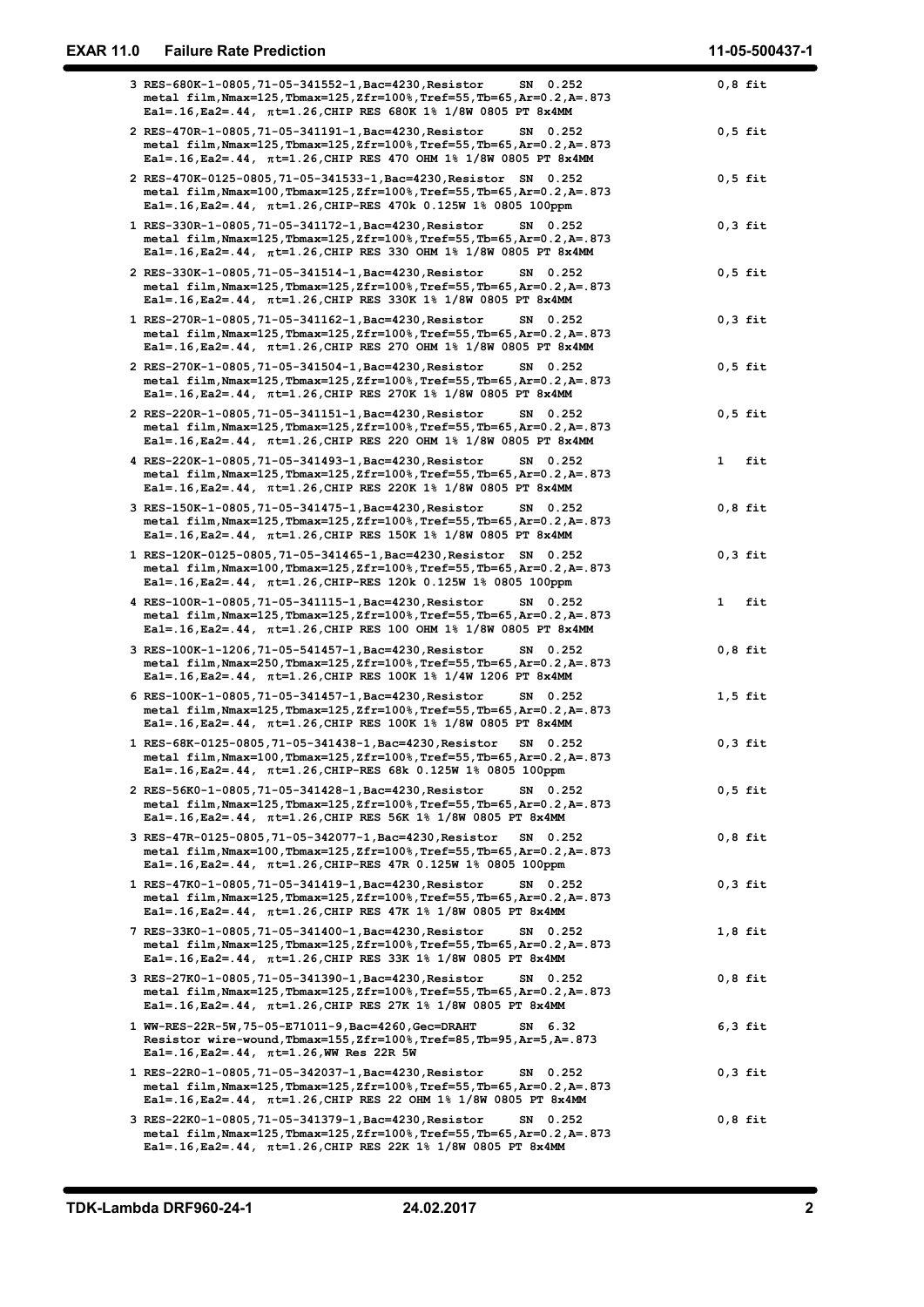| <b>EXAR 11.0</b> | <b>Failure Rate Prediction</b>                                                                                                                                                                                              | 11-05-500437-1      |
|------------------|-----------------------------------------------------------------------------------------------------------------------------------------------------------------------------------------------------------------------------|---------------------|
|                  | 1 RES-20K0-1-0805, 71-05-341375-1, Bac=4230, Resistor<br>SN 0.252                                                                                                                                                           | $0,3$ fit           |
|                  | metal film, Nmax=125, Tbmax=125, Zfr=100%, Tref=55, Tb=65, Ar=0.2, A=. 873<br>Eal=.16, Ea2=.44, πt=1.26, CHIP RES 20K0 1% 1/8W 0805 PT 8x4MM<br>4 RES-18K0-1-0805, 71-05-341370-1, Bac=4230, Resistor<br>SN 0.252           | fit<br>$\mathbf{1}$ |
|                  | metal film, Nmax=125, Tbmax=125, Zfr=100%, Tref=55, Tb=65, Ar=0.2, A=. 873<br>Eal=.16, Ea2=.44, πt=1.26, CHIP RES 18K 1% 1/8W 0805 PT 8x4MM                                                                                 |                     |
|                  | 6 RES-15K0-1-0805, 71-05-341361-1, Bac=4230, Resistor<br>SN 0.252<br>metal film, Nmax=125, Tbmax=125, Zfr=100%, Tref=55, Tb=65, Ar=0.2, A=. 873<br>Eal=.16, Ea2=.44, πt=1.26, CHIP RES 15K 1% 1/8W 0805 PT 8x4MM            | $1,5$ fit           |
|                  | 2 RES-12K0-1-0805, 71-05-341351-1, Bac=4230, Resistor<br>SN 0.252<br>metal film, Nmax=125, Tbmax=125, Zfr=100%, Tref=55, Tb=65, Ar=0.2, A=.873<br>Eal=.16, Ea2=.44, πt=1.26, CHIP RES 12K 1% 1/8W 0805 PT 8x4MM             | $0,5$ fit           |
|                  | 2 RES-10R0-1-1206, 71-05-543115-1, Bac=4230, Resistor<br>SN 0.252<br>metal film, Nmax=250, Tbmax=125, Zfr=100%, Tref=55, Tb=65, Ar=0.2, A=. 873                                                                             | $0,5$ fit           |
|                  | Eal=.16, Ea2=.44, $\pi$ t=1.26, CHIP RES 10 OHM 1% 1/4W 1206 PT 8x4MM<br>9 RES-10R0-1-0805,71-05-342001-1,Bac=4230,Resistor<br>SN 0.252<br>metal film, Nmax=125, Tbmax=125, Zfr=100%, Tref=55, Tb=65, Ar=0.2, A=. 873       | $2,3$ fit           |
|                  | Eal=.16, Ea2=.44, $\pi$ t=1.26, CHIP RES 10 OHM 1% 1/8W 0805 PT 8x4MM<br>18 RES-10K0-1-0805, 71-05-341343-1, Bac=4230, Resistor<br>SN 0.252<br>metal film, Nmax=125, Tbmax=125, Zfr=100%, Tref=55, Tb=65, Ar=0.2, A=. 873   | $4,5$ fit           |
|                  | Eal=.16, Ea2=.44, $\pi$ t=1.26, CHIP RES 10K 1% 1/8W 0805 PT 8x4MM<br>1 RES-8K20-1-0805,71-05-341333-1,Bac=4230,Resistor<br>SN 0.252<br>metal film, Nmax=125, Tbmax=125, Zfr=100%, Tref=55, Tb=65, Ar=0.2, A=.873           | $0,3$ fit           |
|                  | Eal=.16, Ea2=.44, πt=1.26, CHIP RES 8.2K 1% 1/8W 0805 PT 8x4MM<br>4 CHIP-RES 6R8 0805, 71-05-342910-1, Bac=4240, Gec=SMT<br>SN 6.32                                                                                         | $25,3$ fit          |
|                  | Resistor metal oxide, Thmax=155, Zfr=100%, Tref=85, Th=95, Ar=5, A=. 873<br>Eal=.16, Ea2=.44, πt=1.26, Chip-Res 6R8 0.125W 1% 0805 200ppm<br>3 RES-6K80-1-0805, 71-05-341324-1, Bac=4230, Resistor<br>SN 0.252              | $0,8$ fit           |
|                  | metal film, Nmax=125, Tbmax=125, Zfr=100%, Tref=55, Tb=65, Ar=0.2, A=. 873<br>Eal=.16, Ea2=.44, $\pi t$ =1.26, CHIP RES 6.8K 1% 1/8W 0805 PT 8x4MM                                                                          |                     |
|                  | 1 M251206BB5108JP5,71-AE-000289-1,Bac=4230,Gec=SMT<br>SN 0.252<br>Resistor metal film, Tbmax=125, Zfr=100%, Tref=55, Tb=65, Ar=0.2, A=. 873<br>$Ea1 = .16$ , $Ea2 = .44$ , $\pi t = 1.26$ , Fusible Resistor 5R1 0.25W 1206 | $0,3$ fit           |
|                  | 4 RES-5K60-1-0805,71-05-341314-1,Bac=4230,Resistor<br>SN 0.252<br>metal film, Nmax=125, Tbmax=125, Zfr=100%, Tref=55, Tb=65, Ar=0.2, A=. 873<br>Eal=.16, Ea2=.44, $\pi t$ =1.26, CHIP RES 5.6K 1% 1/8W 0805 PT 8x4MM        | 1 fit               |
|                  | 3 RES-2R2-1-0805, 71-05-342777-X, Bac=4230, Resistor<br>SN 0.252<br>metal film, Nmax=125, Tbmax=125, Zfr=100%, Tref=55, Tb=65, Ar=0.2, A=. 873<br>Eal=.16, Ea2=.44, πt=1.26, CHIP RES 2R21% 1/8W 0805 PT 8x4MM              | $0,8$ fit           |
|                  | 6 RES-4K70-1-0805,71-05-341305-1, Bac=4230, Resistor<br>SN 0.252<br>metal film, Nmax=125, Tbmax=125, Zfr=100%, Tref=55, Tb=65, Ar=0.2, A=. 873                                                                              | $1,5$ fit           |
|                  | Eal=.16, Ea2=.44, πt=1.26, CHIP RES 4.7K 1% 1/8W 0805 PT 8x4MM<br>2 RES-3K90-1-0805,71-05-341295-1,Bac=4230,Resistor<br>SN 0.252<br>metal film, Nmax=125, Tbmax=125, Zfr=100%, Tref=55, Tb=65, Ar=0.2, A=. 873              | $0,5$ fit           |
|                  | Eal=.16, Ea2=.44, $\pi t$ =1.26, CHIP RES 3.9K 1% 1/8W 0805 PT 8x4MM<br>5 RES-3K30-1-0805,71-05-341286-1, Bac=4230, Resistor<br>SN 0.252<br>metal film, Nmax=125, Tbmax=125, Zfr=100%, Tref=55, Tb=65, Ar=0.2, A=. 873      | $1,3$ fit           |
|                  | Eal=.16, Ea2=.44, $\pi t$ =1.26, CHIP RES 3.3K 1% 1/8W 0805 PT 8x4MM<br>15 RES-2M20-1-0805, 71-05-342607-X, Bac=4230, Resistor<br>SN 0.252                                                                                  | $3,8$ fit           |
|                  | metal film, Nmax=125, Tbmax=125, Zfr=100%, Tref=55, Tb=65, Ar=0.2, A=. 873<br>Eal=.16, Ea2=.44, $\pi t$ =1.26, CHIP RES 2.2M 1% 1/8W 0805 PT 8x4MM<br>2 RES-2K70-1-0805,71-05-341276-1,Bac=4230,Resistor<br>SN 0.252        | $0,5$ fit           |
|                  | metal film, Nmax=125, Tbmax=125, Zfr=100%, Tref=55, Tb=65, Ar=0.2, A=. 873<br>Eal=.16, Ea2=.44, $\pi$ t=1.26, CHIP RES 2.7K 1% 1/8W 0805 PT 8x4MM<br>4 RES-2K20-1-0805,71-05-341265-1, Bac=4230, Resistor<br>SN 0.252       | 1 fit               |
|                  | metal film, Nmax=125, Tbmax=125, Zfr=100%, Tref=55, Tb=65, Ar=0.2, A=. 873<br>Eal=.16, Ea2=.44, $\pi$ t=1.26, CHIP RES 2.2K 1% 1/8W 0805 PT 8x4MM                                                                           |                     |
|                  | 3 CHIP-RES 1M2 0603, 71-05-240602-6, Bac=4230, Gec=SMT<br>SN 0.252<br>Resistor metal film, Tbmax=125, Zfr=100%, Tref=55, Tb=65, Ar=0.2, A=. 873<br>Eal=.16, Ea2=.44, $\pi t$ =1.26, CHIP-RES 1M2 0.1W 1% 0603100ppm RCT03   | $0,8$ fit           |
|                  | 7 RES 1M 0805, 71-05-341571-1, Bac=4230, Gec=SMT, Resistor SN 0.252<br>metal film,Tbmax=125,Zfr=100%,Tref=55,Tb=65,Ar=0.2,A=.873,Ea1=.16<br>Ea2=.44, $\pi$ t=1.26, CHIP RES 1M 1% 1/8W 0805                                 | $1,8$ fit           |
|                  | 6 RES-1K80-1-0805, 71-05-341256-1, Bac=4230, Resistor<br>SN 0.252<br>metal film, Nmax=125, Tbmax=125, Zfr=100%, Tref=55, Tb=65, Ar=0.2, A=. 873<br>Eal=.16, Ea2=.44, $\pi$ t=1.26, CHIP RES 1.8K 1% 1/8W 0805 PT 8x4MM      | $1,5$ fit           |
|                  | 2 RES-1K20-1-0805, 71-05-341237-1, Bac=4230, Resistor<br>SN 0.252<br>metal film, Nmax=125, Tbmax=125, Zfr=100%, Tref=55, Tb=65, Ar=0.2, A=. 873<br>Eal=.16, Ea2=.44, πt=1.26, CHIP RES 1.2K 1% 1/8W 0805 PT 8x4MM           | $0,5$ fit           |
|                  |                                                                                                                                                                                                                             |                     |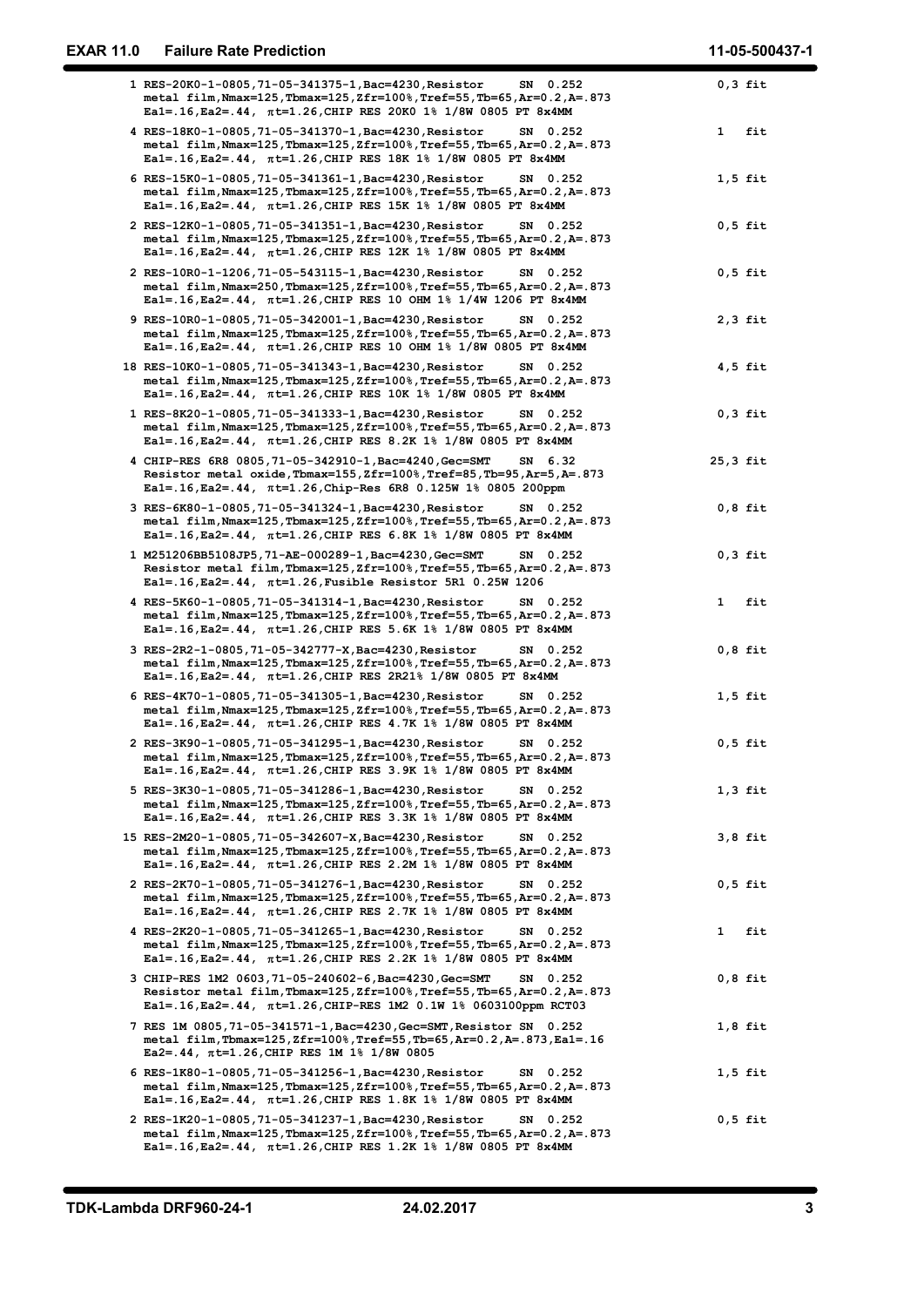| <b>EXAR 11.0</b> | <b>Failure Rate Prediction</b>                                                                                                                                                                                                                                                                                  | 11-05-500437-1          |
|------------------|-----------------------------------------------------------------------------------------------------------------------------------------------------------------------------------------------------------------------------------------------------------------------------------------------------------------|-------------------------|
|                  | 3 RES-1K00-1-1206, 71-05-541229-1, Bac=4230, Resistor<br>SN 0.252<br>metal film, Nmax=250, Tbmax=125, Zfr=100%, Tref=55, Tb=65, Ar=0.2, A=. 873<br>Ea1=.16, Ea2=.44, πt=1.26, CHIP RES 1K 1% 1/4W 1206 PT 8x4MM                                                                                                 | $0,8$ fit               |
|                  | 12 RES-1K00-1-0805, 71-05-341229-1, Bac=4230, Resistor<br>SN 0.252<br>metal film, Nmax=125, Tbmax=125, Zfr=100%, Tref=55, Tb=65, Ar=0.2, A=. 873                                                                                                                                                                | 3<br>fit                |
|                  | Eal=.16, Ea2=.44, πt=1.26, CHIP RES 1K 1% 1/8W 0805 PT 8x4MM<br>3 RES-0R0005-1-2512, 71-05-B40502-A, Bac=4260, Gec=SMT<br>SN 6.32<br>Resistor wire-wound, Tbmax=170, Zfr=100%, Tref=85, Tb=95, Ar=5, A=. 873                                                                                                    | fit<br>19               |
|                  | Eal=.16, Ea2=.44, $\pi$ t=1.26, CHIP-RES 0R0005 2W 1% 2512 50ppm CSNL<br>2 RES-0R00-1-1206,71-05-000005-1,Bac=4230,Resistor<br>SN 0.252<br>metal film, Nmax=125, Tbmax=125, Zfr=100%, Tref=55, Tb=65, Ar=0.2, A=.873                                                                                            | $0,5$ fit               |
|                  | Eal=.16, Ea2=.44, $\pi t$ =1.26, CHIP RES 0 OHM 1% 1/8W 1206 PT 8x4MM<br>7 RES-0R00-1-0805, 71-05-000004-1, Bac=4230, Resistor<br>SN 0.252<br>metal film, Nmax=125, Tbmax=125, Zfr=100%, Tref=55, Tb=65, Ar=0.2, A=. 873                                                                                        | $1,8$ fit               |
|                  | Eal=.16, Ea2=.44, $\pi$ t=1.26, CHIP RES 0 OHM 1% 1/8W 0805 PT 8x4MM<br>1 835NL-1A--C12VDC, 54-AE-000006-1, Bac=5321, Tec=2120<br>SN 5.03                                                                                                                                                                       | 5<br>fit                |
|                  | Pin=4, Relay general switching plastic-sealed Fcont>20cN 1 contacts<br>Vf=1, Tbmax=85, Zfr=100%, Tref=40, Tb=50, Ar=5, A=. 006, Ea1=. 646,<br>$\pi$ t=1.01<br>Labv=3, Klv=R, Acdcv=A, $\pi$ la=1, RELAY 12A ! "VDC 835NL-1A--C12VDC                                                                             |                         |
|                  | 1 RELAY G5V-1 12V 1A, 54-05-101012-X, Bac=5321, Tec=3110 SN 6.11<br>Pin=6, Relay general switching dust-tight Fcont>20cN 1 contacts, Vf=1<br>Tbmax=70, Zfr=100%, Tref=40, Tb=50, Ar=5, A=1, Ea1=. 175,<br>$\pi$ t=1.22, Labv=3<br>Klv=R, Acdcv=A, $\pi$ la=1, RELAY G5V-1 12V 1A                                | $6,1$ fit               |
|                  | 1 PTC 470 OHM 105DEG, 76-05-AA1001-X, Bac=4520, Gec=SMT<br>SN <sub>5</sub><br>PTC thermistor, Tbmax=120, Zfr=100%, Tref=40, Tb=50, Ar=5, PTC (SMD0805)-470r<br>105deg TPM2S471P105R                                                                                                                             | 5<br>fit                |
|                  | 1 TPM2S471P095R, 76-05-AA1002-X, Bac=4520, Gec=SMT, PTC<br>SN <sub>5</sub><br>thermistor, Tbmax=120, Zfr=100%, Tref=40, Tb=50, Ar=5, PTC(SMD0805)-470r<br>95deg TPM2S471P095R                                                                                                                                   | 5<br>fit                |
|                  | 1 RES-12R0-1-0805, 71-05-342009-1, Bac=4230, Resistor<br>SN 0.252<br>metal film, Nmax=125, Tbmax=125, Zfr=100%, Tref=55, Tb=65, Ar=0.2, A=. 873<br>Eal=.16, Ea2=.44, $\pi$ t=1.26, CHIP RES 12 OHM 1% 1/8W 0805 PT 8x4MM                                                                                        | $0,3$ fit               |
|                  | 1 NCP21XQ102J03RA, 76-05-U72033-J, Bac=4270, Gec=SMT<br>SN 37.8<br>Resistor variable, Tbmax=125, Zfr=100%, Tref=55, Tb=65, Ar=30, A=. 873<br>Ea1 = . 16, Ea2 = . 44, $\pi t$ = 1.26, NTC (SMD0805) -1K 5% 25deg                                                                                                 | 37,8 fit                |
|                  | 1 TLPH5600 RD, 97-05-030213-7, Bac=3211, LED radial/SMT<br>SN 15.8/42<br>Tumax=100, Rte=400, Ntyp=75, Imax=0.03, Zfr=100%, Tj=80, Ar=1.5/4, Tref=45<br>$A=1$ , Ea1=.65, $\pi t=10.51$ , Viv=.5, LED TLPH5600 RD                                                                                                 | 28,9 fit                |
|                  | 1 TLPG5600 GN, 97-05-030214-7, Bac=3211, LED radial/SMT<br>SN 15.8/42<br>Tumax=100,Rte=400,Ntyp=75,Imax=0.03,Zfr=100%,Tj=80,Ar=1.5/4,Tref=45<br>A=1, Ea1=.65, πt=10.51, Viv=.5, LED TLPG5600 GN                                                                                                                 | 28,9 fit                |
|                  | 3 LM431BIM3, 96-05-100265-X, Bac=1620, Tec=1002, Geh=SO/8 SN 4.48<br>IC Analog reference element bipolar SSI, K1=2/30t, Rte=154, Tumax=85<br>$Umax=37$ , $Zfr=100$ %, $Tref=45$ , $Tj=55$ , $Ar=3$ , $A=.9$ , $Eal=.3$ , $Ea2=.7$ ,<br>$\pi$ t=1.49<br>Adjustable Precision Zener Shunt Regulator LM431BIM3-NSC | $13,4$ fit              |
|                  | 1 L6699DTR, 96-05-031242-G, Bac=1640, Tec=1002, Geh=SO/16 SN 29.9<br>IC Analog switched regulator bipolar LSI, K1=300/3Kt, Rte=120, Tumax=150<br>Umax=600, Zfr=100%, Tref=55, Tj=65, Ar=20, A=. 9, Ea1=. 3, Ea2=. 7,<br>$\pi$ t=1.5<br>IC-L6699DTR SO-16N                                                       | 29,9 fit                |
|                  | 4 FOD817B, 96-05-130085-X, Bac=3310, Tec=1002, Geh=DIP/6 SN 25.3<br>Optocoupler with bipolar output, Rte=500, Zfr=100%, Tref=55, Tj=65, Ar=15<br>$A=1$ , Ea1=.5, $\pi t=1.69$ , OPTO-KOPPLER FOD817B                                                                                                            | 101,3 fit               |
|                  | 1 LM2904D, 96-05-100584-X, Bac=1610, Tec=1002, Geh=SO/8, IC SN 4.49<br>Analog Op-amplifier/compar. Bipolar SSI, K1=1/30t, Rte=120, Umax=26<br>$zfr=100$ %, Tref=55, Tj=65, Ar=3, A=. 9, Ea1=. 3, Ea2=. 7, $\pi t=1.5$ , Vuv=. 7, $\pi s=1$ , 2X<br>OPERATIONSVERSTAERKER 2mA LM2904M-NSC                        | $4,5$ fit               |
|                  | 2 LM2902D, 96-05-100324-X, Bac=1610, Tec=1002, Geh=SO/14 SN 8.98<br>IC Analog Op-amplifier/compar. Bipolar MSI, K1=30/300t, Rte=110, Umax=32<br>Zfr=100%,Tref=55,Tj=65,Ar=6,A=.9,Ea1=.3,Ea2=.7, πt=1.5,Vuv=.7, πs=1,4X<br>OPERATIONSVERSTAERKER LM2902D-VALVO LM2902M-NSC                                       | 18<br>fit               |
|                  | 4 ZXGD3101N8, 96-05-030987-Z, Bac=1640, Tec=4002<br>SN 15<br>Geh=SO/8, IC Analog switched regulator CMOS MSI, K1=30/300t, Rte=255<br>Tumax=150, Umax=15, Rtjce=120, Imax=4, Zfr=100%, Tref=55, Tj=65, Ar=10, A=. 9<br>Eal=.3, Ea2=.7, $\pi$ t=1.5, IC ZXGD3101N8 SO-8 Sync. Ctrl. Diodes Inc.                   | 59,9 fit                |
|                  | 1 TEA1721A, 96-05-031136-1, Bac=1632, Tec=2002, Geh=SO/7 SN 76.9<br>IC Analog power amplifier/regulator >1Watt BIFET MSI, K1=30/300t<br>Rte=136, Tumax=85, Umax=700, Tjmax=150, Zfr=100%, Tref=90, Tj=100, Ar=50<br>A=. 9, Ea1=. 3, Ea2=. 7, $\pi t = 1.54$ , IC TEA1721A SO-7 Off-line PWM Switch<br>NXP       | 76,9 fit                |
|                  | 1 NCP1631DR2G, 96-05-031246-6, Bac=1640, Tec=4002<br>SN 6.96<br>Geh=SO/16, IC Analog switched regulator CMOS MSI, K1=30/300t, Rte=145<br>Tumax=125, Umax=20, Ari=4.65, Zfr=100%, Tref=55, Tj=65, Ar=10, A=. 9, Ea1=.3<br>Ea2=.7, $\pi$ t=1.5, IC-NCP1631DR2G SO-16 Interleaved PFC CTRL. ONSEMI                 | $7\phantom{.0}$<br>fit« |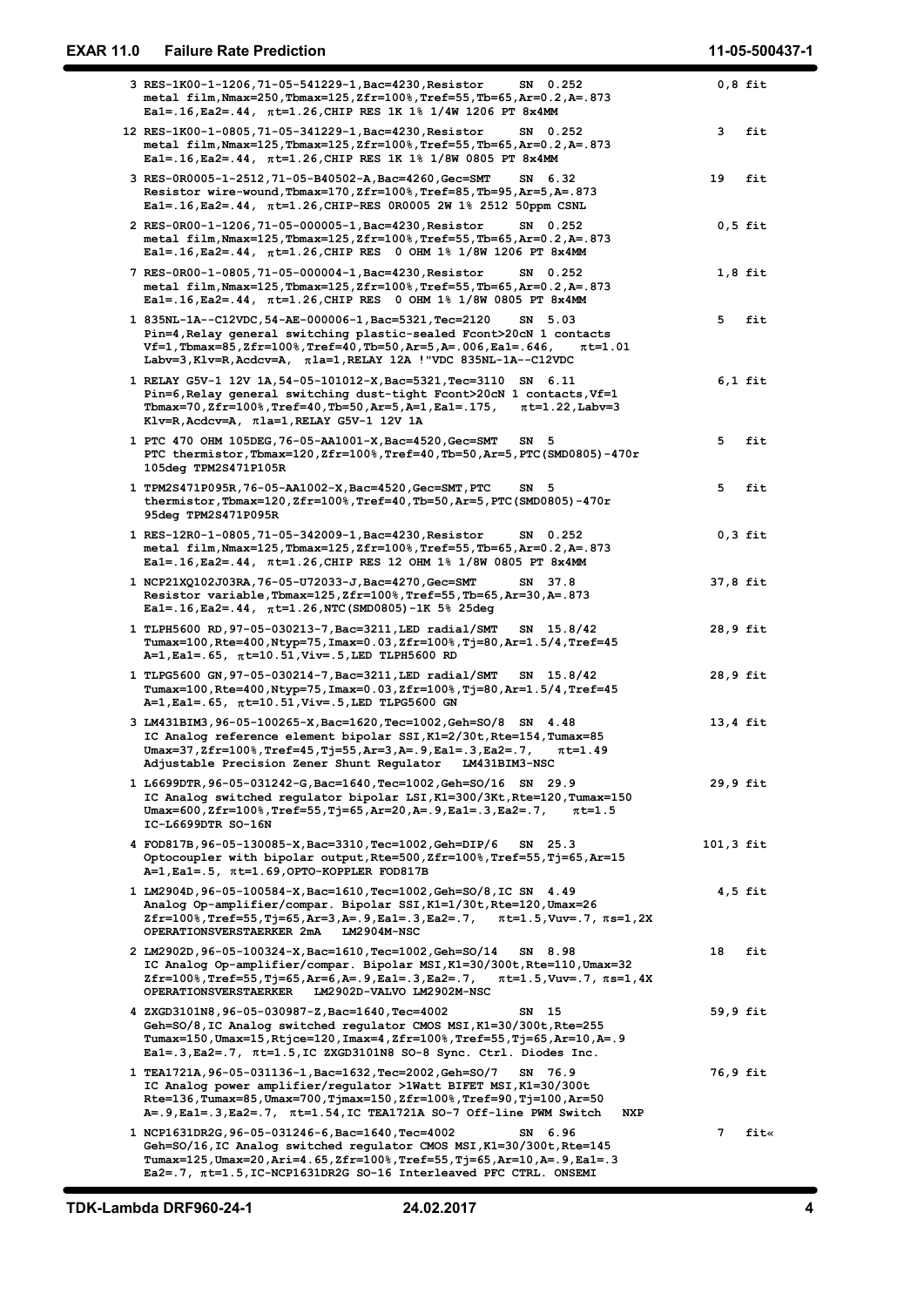| <b>EXAR 11.0</b> | <b>Failure Rate Prediction</b>                                                                                                                                                                                                                                                                                                    |    | 11-05-500437-1       |
|------------------|-----------------------------------------------------------------------------------------------------------------------------------------------------------------------------------------------------------------------------------------------------------------------------------------------------------------------------------|----|----------------------|
|                  | 1 INA282, 96-05-002119-4, Bac=1610, Tec=1002, Geh=SO/8, IC SN 8.98<br>Analog Op-amplifier/compar. Bipolar MSI, K1=30/300t, Tumax=125, Umax=80<br>Zfr=100%, Tref=55, Tj=65, Ar=6, A=. 9, Ea1=. 3, Ea2=. 7, $\pi t=1.5$ , Vuv=. 7, $\pi s=1$                                                                                        |    | 9 fit                |
|                  | IC-INA282AID SO-8<br>1 FUSE 10A, 55-05-000051-E, Bac=5630, Melting fuse<br>SN 25                                                                                                                                                                                                                                                  | 25 | fit                  |
|                  | Zfr=100%, Tref=40, Tb=50, Ar=25, BLADE FUSE 10A with CLIP 3522_2x<br>2 RRR030P03, 95-05-030314-Z, Bac=2110, Tec=3000<br>SN 7.48<br>Geh=SOTTSMT3/3, Transistor small signal MOSFET, Rte=125, Umax=30<br>Zfr=100%, Tref=55, Tj=65, Ar=5, A=. 9, Ea1=. 3, Ea2=. 7,<br>$\pi$ t=1.5, Vuv=.5, P MOSFET<br>3A 30V RRR030P03 TSMT3        | 15 | fit                  |
|                  | 2 TK31N60W, 95-05-030317-Z, Bac=2140, Tec=3002<br>SN 92.6<br>Geh=T0247/3, Transistor power MOS, Rte=50, Tjmax=150, Umax=600, Imax=30<br>Nmax=230000, Rtjce=0.543, Zfr=100%, Tref=100, Tj=110, Ar=60, A=. 9, Ea1=.3<br>Ea2=.7, $\pi$ t=1.54, Vuv=.5, MOSFET-N 600V 30A TK31N60W TO247                                              |    | 185,3 fit            |
|                  | 2 IPP60R074C6, 95-05-030313-2, Bac=2140, Tec=3002<br>SN 92.6<br>Geh=TO220/3, Transistor power MOS, Rte=62, Tjmax=150, Umax=650, Imax=151<br>Rtjce=0.26, Nmax=480000, Zfr=100%, Tref=100, Tj=110, Ar=60, A=. 9, Ea1=. 3<br>Ea2=.7, $\pi$ t=1.54, Vuv=.5, MOSFET 151A 650V IPP60R074C6 TO220                                        |    | 185,3 fit            |
|                  | 4 IPB011N04NG, 95-05-030315-2, Bac=2140, Tec=3002<br>SN 92.6<br>Geh=TO263-7/7, Transistor power MOS, Rte=40, Tjmax=175, Umax=40, Imax=180<br>Nmax=250000, Rtjce=0.6, Zfr=100%, Tref=100, Tj=110, Ar=60, A=. 9, Ea1=.3<br>Ea2=.7, $\pi$ t=1.54, Vuv=.5, MOSFET 180A 40V IPB011N04NG D2PAK-7                                        |    | 370,5 fit            |
|                  | 5 2N7002P, 95-05-030279-1, Bac=2110, Tec=3002<br>SN 7.48<br>Geh=SOT23/3, Transistor small signal MOSFET, Fuq=HYB, Tecq=NFET<br>Rttq=625/150/*,El1q=60V/360mA,Nmax=420,Tjmax=150,Umax=60,Imax=0.36<br>Rte=310, Rtjce=115, Zfr=100%, Tref=55, Tj=65, Ar=5, A=. 9, Ea1=. 3, Ea2=. 7<br>$\pi$ t=1.5, Vuv=.5, N-MOSFET 360mA 60V SOT23 |    | 37,4 fit             |
|                  | 6 FERRITE BEAD, 35-05-100001-X, Bac=4320, Inductor for<br>SN 1.73/3.45<br>EMC applications, Tbmax=125, Zfr=100%, Tref=60, Tb=70, Ar=1.5/3, A=. 996<br>Eal=.06, Ea2=1.13, πt=1.15, Ferrite Bead PX03051A-BD3.5/1.3/3.3-4S2                                                                                                         |    | $15,5$ fit           |
|                  | 4 E-CAP 1800UF 35V, 8B-05-681053-X, Bac=4140, Tec=2000<br>SN 9.66<br>Gec=DRAHT, Cap. Al-electrolytic non-solid electrolyte, Tbmax=105<br>Umax=35, Zfr=100%, Tref=40, Tb=50, Ar=5, A=.87, Ea1=.5, Ea2=.95, $\pi t=1.93$<br>Vuv=.8, πs=1, E-CAP 1800uF 35V 20% 12.5x35 105deg                                                       |    | 38,6 fit             |
|                  | 5 PCR1VPF221MBABLL35, 8B-05-880133-E, Bac=4140, Tec=1000 SN 3.21<br>Gec=DRAHT, Cap. Al-electrolytic solid electrolyte, Tbmax=105, Umax=35<br>$zfr=100$ %, Tref=40, Tb=50, Ar=3, A=.4, Ea1=.14, $\pi t=1.07$ , Vuv=.8, $\pi s=1$ , E-CAP<br>220uF 35V 20% 8x11.5 105deg Polymer                                                    | 16 | fit                  |
|                  | 4 450CXW150M, 8B-05-U80092-6, Bac=4140, Tec=2000<br>SN 9.66<br>Gec=DRAHT, Cap. Al-electrolytic non-solid electrolyte, Tbmax=105<br>Umax=450, Zfr=100%, Tref=40, Tb=50, Ar=5, A=. 87, Ea1=. 5, Ea2=. 95,<br>$\pi$ t=1.93<br>Vuv=.8, $\pi$ s=1, E-CAP 150uF 450V 20% 18x40 105deg CXW                                               |    | 38,6 fit             |
|                  | 2 ELKO ALU 105 150µ, 8B-05-680089-2, Bac=4140, Tec=2000<br>SN 9.66<br>Cap. Al-electrolytic non-solid electrolyte, Tbmax=105, Qks=LL<br>Bacm=4CFCU, Zfr=100%, Tref=40, Tb=50, Ar=5, A=.87, Ea1=.5, Ea2=.95,<br>$\pi$ t=1.93<br>Vuv=.8, $\pi$ s=1, $\pi$ q=1,E-CAP 150uF 35V 20% 8x11.5 105deg. YXG                                 |    | $19,3$ fit           |
|                  | 1 MMSZ5232B, 92-05-130148-X, Bac=2230, Geh=SODSOD-123/2<br>SN 1.58<br>Zener diode, $Zfr=100\%$ , Tref=40, Tj=50, Ar=1, A=1, Ea1=.4,<br>$\pi$ t=1.58,ZENER 500mW<br>5.6V SOD-123 MMSZ5232BT1G / MMSZ5232B-7-F                                                                                                                      |    | $1,6$ fit            |
|                  | 1 US1M, 92-05-130114-X, Bac=2510, Tec=0002, Geh=PL/2<br>SN 2.93<br>Rectifier diode power, Zfr=100%, Tref=70, Tj=80, Ar=2, A=1, Ea1=.4,<br>$\pi$ t=1.47<br>Diode-REC 1kV 1x1A US1 DO-214AC SMA                                                                                                                                     |    | $2,9$ fit            |
|                  | 2 STTH15L06, 92-05-030774-G, Bac=2510, Tec=0002<br>SN 2.93<br>Geh=TO220/2, Rectifier diode power, Zfr=100%, Tref=70, Tj=80, Ar=2, A=1<br>$Ea1 = .4$ , $\pi t = 1.47$ , RECTIFIER 15A 600V STTH15L06 TO-220AC                                                                                                                      |    | $5,9$ fit            |
|                  | 2 STPS1H100A, 92-05-008194-G, Bac=2530, Geh=SODSMA/2<br>SN 14.2<br>Schottky diode power, $Zfr=100$ %, Tref=85, Tj=95, Ar=10, A=1, Ea1=.4,<br>$\pi$ t=1.42<br>SCHOTTKY 1A 100V STPS1H100A SMA                                                                                                                                      |    | 28,4 fit             |
|                  | 1 S3M, 92-05-103085-X, Bac=2510, Geh=SMT/2, Rectifier<br>SN 2.93<br>diode power, $Zfr=100\%$ , $Tref=70$ , $Tj=80$ , $Ar=2$ , $A=1$ , $Ea1=.4$ ,<br>$\pi$ t=1.47, RECTIFIER<br>3A 1kV S3M-E3/S3M SMC<br>1 MURS160T3, 92-05-130036-X, Bac=2210, Tec=0002, Gec=SMT<br>SN 1.52                                                       |    | 2,9 fit<br>$1,5$ fit |
|                  | Universal diode, $zfr=100\%$ , $rref=55$ , $rj=65$ , $Ar=1$ , $A=1$ , $Ea1=.4$ ,<br>$\pi$ t=1.52<br>RECTIFIER-1A 600V MURS160T3G SMB<br>7 MM3Z15VT1G, 92-05-012242-6, Bac=2230, Tec=0002, Pin=2<br>SN 1.58                                                                                                                        |    | $11,1$ fit           |
|                  | Zener diode, Geh=SOD323, Rte=300, Tecq=SI, Rttq=300/175/*, El1q=15V<br>$zfr=100\%$ , Tref=40, Tj=50, Ar=1, A=1, Ea1=.4, $\pi$ t=1.58, ZENER-200mW 15V<br>MM3Z8V2T1G SOD-323                                                                                                                                                       |    |                      |
|                  | 5 MBR0540T1, 92-05-108053-X, Bac=2530, Tec=0001<br>SN 14.2<br>Gec=SOD123, Schottky diode power, Rte=340, Umax=40, Tjmax=150, Rte=206<br>$zfr=100$ %, Tref=85, Tj=95, Ar=10, A=1, Ea1=.4, $\pi t=1.42$ , Schottky Power<br>Rectifier 500mA MBR0540-MOTORO                                                                          |    | 71,1 fit             |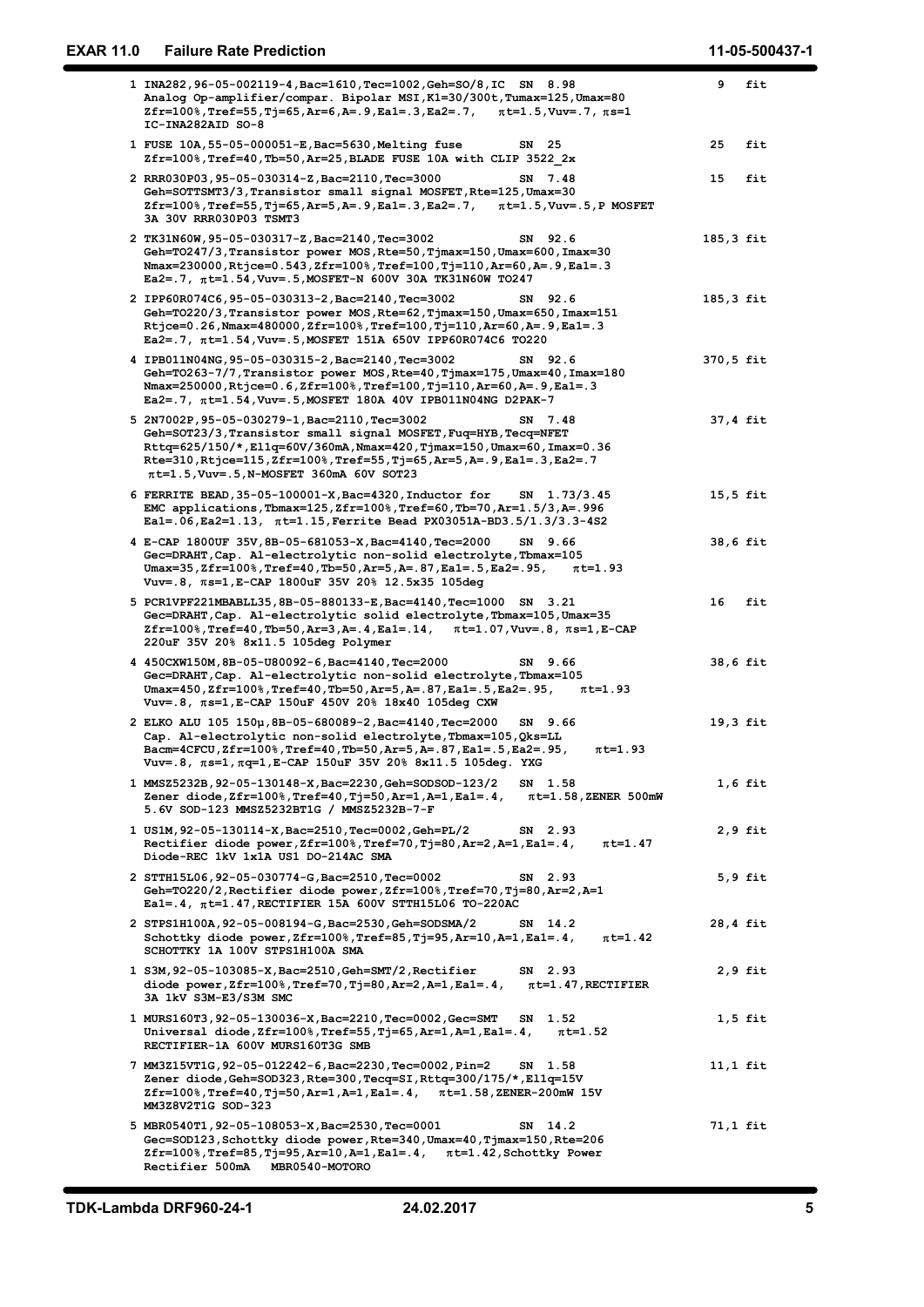| <b>EXAR 11.0</b> | <b>Failure Rate Prediction</b>                                                                                                                                                                                                                                                        | 11-05-500437-1      |
|------------------|---------------------------------------------------------------------------------------------------------------------------------------------------------------------------------------------------------------------------------------------------------------------------------------|---------------------|
|                  | 17 BAV21WS, 92-05-130055-X, Bac=2210, Geh=SOD323/2<br>SN 1.52<br>Universal $diode$ , Rte=650, Unen=200, Inen=0.25, Zfr=100%, Tref=55, Tj=65                                                                                                                                           | $25,8$ fit          |
|                  | $Ar=1$ , $A=1$ , $Ea1=.4$ , $\pi t=1.52$ , $Small-Signal Diode$<br><b>BAV21WS-GS</b><br>1 BAT54KFILM, 92-05-030236-G, Bac=2220, Geh=SOD523/2<br>SN 1.52<br>Schottky diode, $Zfr=100$ %, Tref=55, Tj=65, Ar=1, A=1, Ea1=.4,<br>$\pi$ t=1.52, SCHOTTKY                                  | $1,5$ fit           |
|                  | 300mA 40V BATKFILM SOD523<br>2 BAS3010A-03W, 92-05-030760-2, Bac=2220, Geh=SOD323/2<br>SN 1.52<br>Schottky diode, Zfr=100%, Tref=55, Tj=65, Ar=1, A=1, Ea1=.4,<br>$\pi$ t=1.52, SCHOTTKY                                                                                              | 3<br>fit            |
|                  | 1A 30V BAS3010A-03W SOD323<br>1 RES-120R-1-1206, 71-05-541123-6, Bac=4230, Resistor<br>SN 0.252<br>metal film, Nmax=250, Tbmax=125, Zfr=100%, Tref=55, Tb=65, Ar=0.2, A=.873                                                                                                          | $0,3$ fit           |
|                  | Eal=.16, Ea2=.44, $\pi$ t=1.26, CHIP RES 120 OHM 1% 1/4W 1206 PT 8x4MM<br>1 S8B-PHDSS, 51-05-011176-J, Bac=5213, Tec=1000<br>SN 6<br>Conn./socket ins. without el. load tin single cont. 8 pins, Vf=8<br>Tbmax=85, Umax=250, Imax=3, Zfr=100%, Tref=40, Tb=50, Ar=0.75, CONNECTOR     | 6<br>fit            |
|                  | S8B-PHDSS<br>8 51-05-006186-4, Bac=5214, Tec=2000, Conn. / socket ins.<br>SN <sub>3</sub><br>without el. load other mat. mult. cont. 6 pins, Vf=6, Zfr=100%, Tref=40                                                                                                                  | 24<br>fit           |
|                  | Tb=50, Ar=0.5, PIN HEADER 2559P06TD00<br>5 2543S06T00, 51-05-011161-4, Bac=5213, Tec=1000<br>$SN$ 4.5<br>Conn./socket ins. without el. load tin single cont. 6 pins, Vf=6<br>Tbmax=105, Imax=3, Umax=250, Zfr=100%, Tref=40, Tb=50, Ar=0.75, CONNECTOR<br>RECEPTABLE 2543S06T00 LEOCO | $22,5$ fit          |
|                  | 1 MH160-016M04, 51-05-011178-Z, Bac=5126, Screw, Vf=4<br>$SN$ 2<br>Tbmax=105, Imax=57, Umax=300, Zfr=100%, Tref=40, Tb=50, Ar=0.5, TERMINAL<br>BLOCK MH160-016M04 DECA                                                                                                                | $\mathbf{2}$<br>fit |
|                  | 1 MB910-952M03, 51-05-011177-Z, Bac=5126, Screw, Vf=3<br>SN 1.5<br>Tbmax=105, Imax=25, Umax=300, Zfr=100%, Tref=40, Tb=50, Ar=0.5, TERMINAL<br>BLOCK MB910-952M03 DECA                                                                                                                | $1,5$ fit           |
|                  | 1 MB910-635M02L, 51-05-011179-Z, Bac=5126, Screw, Vf=2<br>SN <sub>1</sub><br>Tbmax=105, Imax=30, Umax=300, Zfr=100%, Tref=40, Tb=50, Ar=0.5, TERMINAL<br>BLOCK MB910-635M02L DECA                                                                                                     | $\mathbf{1}$<br>fit |
|                  | 1 B2B-EH-A, 51-05-006216-J, Bac=5213, Tec=2000, Pin=2<br>SN 0.15<br>Conn./socket ins. without el. load tin multiple cont. 2 pins, Vf=2<br>Tbmax=85, Bacm=5CONPC, Zfr=100%, Tref=40, Tb=50, Ar=0.08, Stiftleiste<br>2-polig verzinnt EH B2B-EH-A-JST                                   | $0,2$ fit           |
|                  | 1 JG-10, 51-05-011165-Z, Bac=5112, Soldering point<br>SN 0.03<br>machine,Zfr=100%,Tref=40,Tb=50,Ar=0.03,CONNECTOR HEADER JG-10 Lötöse                                                                                                                                                 | $\mathbf 0$<br>fit  |
|                  | 2 JH-8M3, 51-05-009004-Z, Bac=5213, Tec=2000, Conn. / socket SN 0.15<br>ins. without el. load tin multiple cont. 2 pins, Vf=2, Tbmax=85<br>Zfr=100%, Tref=40, Tb=50, Ar=0.08, TERMINAL BLOCK JH-8M3                                                                                   | $0,3$ fit           |
|                  | 5 61-1900-42, 51-05-011157-Z, Bac=5112, Soldering point SN 0.03<br>machine, Zfr=100%, Tref=40, Tb=50, Ar=0.03, CONNECTOR HEADER 61-1900-42<br>Flachsteckzunge 4.8mm lötbar Osterrath                                                                                                  | $0,1$ fit           |
|                  | 3 FERRITE BEAD 600R, 35-05-140006-X, Bac=4320, Tec=1000 SN 1.73<br>Gec=SMT, Inductor for EMC applications <=3A, Tbmax=125, Zfr=100%, Tref=60<br>Tb=70, Ar=1.5, A=. 996, Ea1=. 06, Ea2=1.13, $\pi t$ =1.15, FERRITE BEAD (SMD) 600R<br>1A                                              | $5,2$ fit           |
|                  | 4 FERRITE BEAD 50R, 35-05-140007-X, Bac=4320, Tec=1000<br>SN 1.73<br>Gec=SMT, Inductor for EMC applications <=3A, Tbmax=125, Zfr=100%, Tref=60<br>Tb=70, Ar=1.5, A=. 996, Ea1=. 06, Ea2=1.13, $\pi$ t=1.15, FERRITE BEAD (SMD) 50R 3A                                                 | $6,9$ fit           |
|                  | 1 CM5441Z616B-10, 3B-05-040191-H, Bac=4320, Tec=2000<br>SN <sub>5</sub><br>Gec=DRAHT, Inductor for EMC applications > 3A, Tbmax=125, Imax=75<br>Zfr=100%, Tref=85, Tb=95, Ar=3, A=. 996, Ea1=. 06, Ea2=1.13, πt=1.67, COMMON<br>MODE CHOKE 75A CM5441Z616B-10 Laird                   | 5 fit               |
|                  | 4 CAP-Y1-2N2-500V, 8A-05-E01003-X, Bac=4130, Tec=1000<br>SN 1.49<br>Capacitor ceramic LDC, Tbmax=125, Umax=500, Zfr=100%, Tref=40, Tb=50, Ar=1<br>A=1, Ea1=.35, $\pi t=1.49$ , Vuv=.5, CAP Y1 2.2nF 10% 500V 18*6 125degr. WKP                                                        | 6<br>fit            |
|                  | 4 CAP-Y1-1N-500V, 8A-05-E81002-X, Bac=4130, Tec=1000<br>SN 1.49<br>Capacitor ceramic LDC, Tbmax=125, Umax=500, Zfr=100%, Tref=40, Tb=50, Ar=1<br>A=1, Ea1=.35, $\pi t$ =1.49, Vuv=.5, CAP Y1 1nF 10% 500V 18*6 125degr. WKP                                                           | 6<br>fit            |
|                  | 5 X2-CAP-1UF5-305V, 89-05-Z80050-Z, Bac=4110, Tec=3200<br>SN 1.25<br>Gec=DRAHT, Capacitor metallized foil MKP, Tbmax=110, Umax=305, Zfr=100%<br>Tref=40, Tb=50, Ar=0.7, A=. 999, Ea1=.5, Ea2=1.59, $\pi t = 1.78$ , Vuv=.5, X2-CAP<br>1.5uF 305V 20% 26.5x11.0x20.0 P22.5 C42         | $6,2$ fit           |
|                  | 1 470NF-50V-0805-X7R, 81-05-772245-X, Bac=4130, Tec=2000 SN 2.99<br>Gec=SMT, Capacitor ceramic MDC, Tbmax=125, Umax=50, Zfr=100%, Tref=40<br>Tb=50, Ar=2, A=1, Ea1=.35, $\pi t$ =1.49, Vuv=.5, CHIP-CAP 470nF 50V 10% 0805 X7R                                                        | 3 fit               |
|                  | 1 330PF-50V-0805-NPO, 81-05-762067-X, Bac=4130, Tec=1000 SN 1.49<br>Gec=SMT, Capacitor ceramic LDC, Tbmax=125, Umax=50, Zfr=100%, Tref=40<br>Tb=50, Ar=1, A=1, Ea1=.35, $\pi t=1.49$ , Vuv=.5, CHIP-CAP 330pF 50V 5% 0805 NPO                                                         | $1,5$ fit           |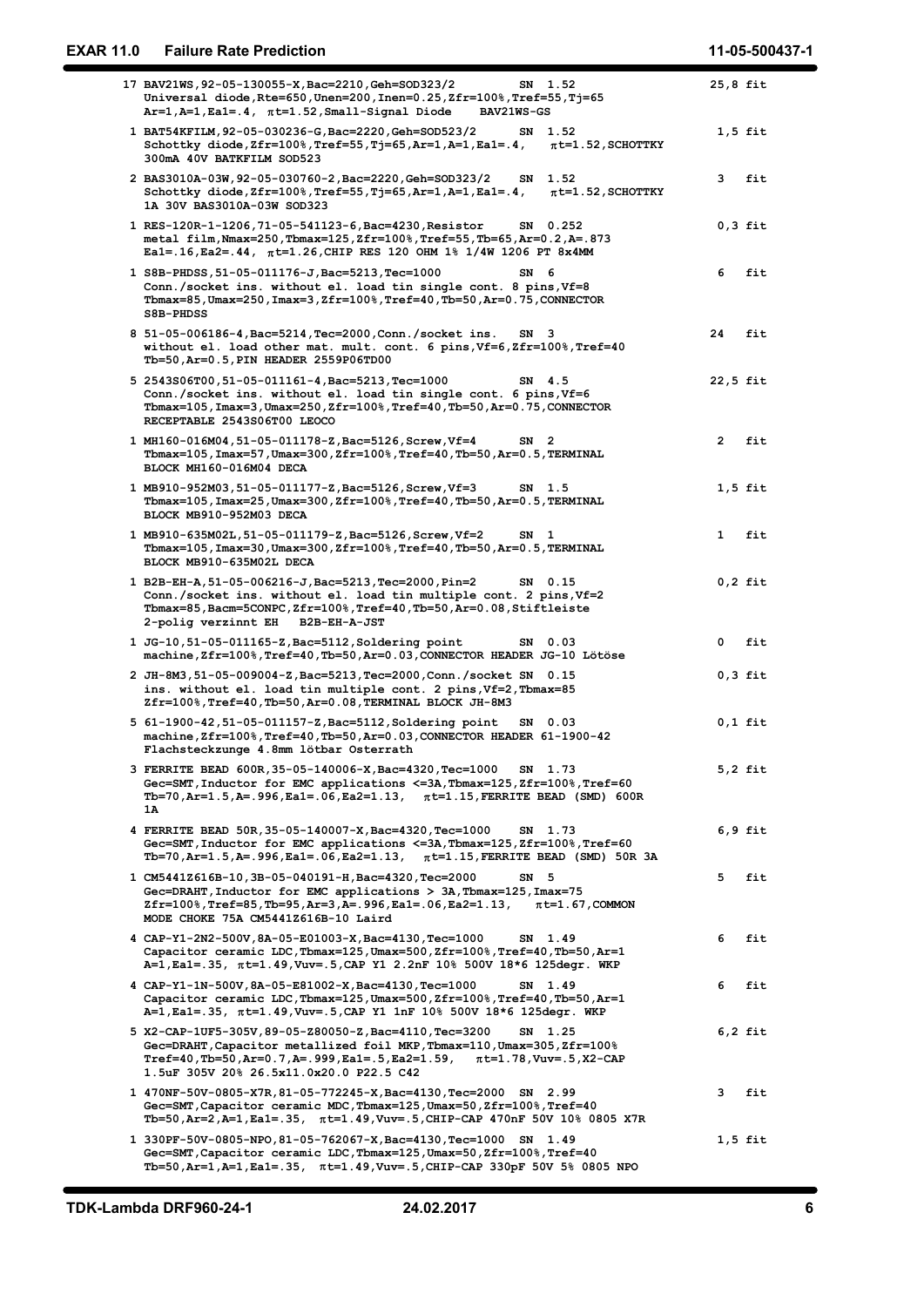| <b>EXAR 11.0</b> | <b>Failure Rate Prediction</b>                                                                                                                                                                                                       | 11-05-500437-1 |
|------------------|--------------------------------------------------------------------------------------------------------------------------------------------------------------------------------------------------------------------------------------|----------------|
|                  | 1 CAP-220P-1000V-NPO, 81-05-G73009-1, Bac=4130, Tec=1000 SN 1.49<br>Capacitor ceramic LDC, Tbmax=125, Umax=1000, Zfr=100%, Tref=40, Tb=50, Ar=1                                                                                      | $1,5$ fit      |
|                  | A=1, Ea1=.35, πt=1.49, Vuv=.5, CHIP-CAP 220pF 1000V 10% 1206 NP0<br>1 CAP-220P-50V-NPO-5,81-05-772063-1, Bac=4130, Tec=1000 SN 1.49<br>Capacitor ceramic LDC, Tbmax=85, Umax=50, Zfr=100%, Tref=40, Tb=50, Ar=1                      | $1,5$ fit      |
|                  | A=1, Ea1=.35, $\pi t=1.49$ , Vuv=.5, CHIP CAP 220pF 5% 50V NPO 0805<br>2 CAP-220N25VX7R805,81-05-572241-1, Bac=4130, Tec=2000 SN 2.99<br>Capacitor ceramic MDC, Tbmax=85, Umax=25, Zfr=100%, Tref=40, Tb=50, Ar=2                    | 6<br>fit       |
|                  | A=1, Ea1=.35, $\pi t$ =1.49, Vuv=.5, CHIP-CAP 220nF 25V 10% 0805 X7R<br>6 100PF-50V-0805-NPO, 81-05-762055-1, Bac=4130, Tec=1000 SN 1.49<br>Gec=SMT, Capacitor ceramic LDC, Tbmax=125, Umax=50, Zfr=100%, Tref=40                    | 9<br>fit       |
|                  | Tb=50, Ar=1, A=1, Ea1=.35, $\pi$ t=1.49, Vuv=.5, CHIP-CAP 100pF 50V 5% 0805 NPO<br>20 CAP-100N-50V-10-X7, 81-05-772237-1, Bac=4130, Tec=2000 SN 2.99<br>Capacitor ceramic MDC, Tbmax=85, Umax=50, Zfr=100%, Tref=40, Tb=50, Ar=2     | 59,8 fit       |
|                  | A=1, Ea1=.35, $\pi$ t=1.49, Vuv=.5, CHIP CAP 100nF 10% 50V X7R 0805 PT 8*4MM<br>1 CAP-47N-630V-X7R, 81-05-M74289-A, Bac=4130, Tec=2000<br>SN 2.99<br>Capacitor ceramic MDC, Tbmax=85, Umax=630, Zfr=100%, Tref=40, Tb=50, Ar=2       | fit<br>3       |
|                  | A=1, Ea1=.35, $\pi t$ =1.49, Vuv=.5, CHIP-CAP 47nF 630V 10% 1210 X7R GRM32<br>1 CAP-47N-50V-X7R, 81-05-772233-1, Bac=4130, Tec=2000<br>SN 2.99<br>Capacitor ceramic MDC, Tbmax=85, Umax=50, Zfr=100%, Tref=40, Tb=50, Ar=2           | 3<br>fit       |
|                  | A=1, Ea1=.35, $\pi t = 1.49$ , Vuv=.5, CHIP CAP 47nF 10% 50V X7R 0805 PT 8*4MM<br>3 22PF-50V-0805-NPO, 81-05-762039-X, Bac=4130, Tec=1000 SN 1.49<br>Gec=SMT, Capacitor ceramic LDC, Tbmax=125, Umax=50, Zfr=100%, Tref=40           | $4,5$ fit      |
|                  | Tb=50, Ar=1, A=1, Ea1=.35, nt=1.49, Vuv=.5, CHIP-CAP 22pF 50V 5% 0805 NPO<br>1 CAP-22P-50V-NPO, 81-05-761039-1, Bac=4130, Tec=1000<br>SN 1.49<br>Gec=SMT, Capacitor ceramic LDC, Umax=50, Zfr=100%, Tref=40, Tb=50, Ar=1, A=1        | $1,5$ fit      |
|                  | Ea1=.35, πt=1.49, Vuv=.5, CHIP-CAP 22pF 50V 5% 0603 NP0<br>1 CAP-22N-50V-10-X7R, 81-05-772229-1, Bac=4130, Tec=2000 SN 2.99<br>Capacitor ceramic MDC, Tbmax=85, Umax=50, Zfr=100%, Tref=40, Tb=50, Ar=2                              | 3<br>fit       |
|                  | A=1, Ea1=.35, $\pi t=1.49$ , Vuv=.5, CHIP CAP 22nF 10% 50V X7R 0805 PT 8*4MM<br>1 15NF-50V-0805-X7R, 81-05-772227-1, Bac=4130, Tec=2000<br>SN 2.99<br>Gec=SMT, Capacitor ceramic MDC, Tbmax=125, Umax=50, Zfr=100%, Tref=40          | fit<br>3       |
|                  | Tb=50, Ar=2, A=1, Ea1=.35, $\pi t$ =1.49, Vuv=.5, CHIP-CAP 15nF 50V 10% 0805 X7R<br>2 10UF-63V-1210-X7R, 81-05-874201-A, Bac=4130, Tec=2000 SN 2.99<br>Gec=SMT, Capacitor ceramic MDC, Tbmax=125, Umax=63, Zfr=100%, Tref=40         | 6<br>fit       |
|                  | Tb=50, Ar=2, A=1, Ea1=.35, $\pi t$ =1.49, Vuv=.5, CHIP-CAP 10uF 63V 10% 1210 X7R<br>2 10NF-630V-1206-X7R, 81-05-M73273-N, Bac=4130, Tec=2000 SN 2.99<br>Gec=SMT, Capacitor ceramic MDC, Tbmax=125, Umax=630, Zfr=100%, Tref=40       | 6<br>fit       |
|                  | Tb=50, Ar=2, A=1, Ea1=.35, $\pi$ t=1.49, Vuv=.5, CHIP-CAP 10nF 630V 10% 1206 X7R<br>24 10NF-630V-1206-NPO, 81-05-M63073-G, Bac=4130, Tec=1000 SN 1.49<br>Gec=SMT, Capacitor ceramic LDC, Tbmax=125, Umax=630, Zfr=100%, Tref=40      | 35,9 fit       |
|                  | Tb=50, Ar=1, A=1, Ea1=.35, $\pi t$ =1.49, Vuv=.5, CHIP-CAP 10nF 630V 5% 1206 NPO<br>8 CAP-10N-50V-0805, 81-05-772225-1, Bac=4130, Tec=1000<br>SN 1.49<br>Gec=SMT, Capacitor ceramic LDC, Tbmax=85, Umax=50, Zfr=100%, Tref=40, Tb=50 | 12 fit         |
|                  | Ar=1, A=1, Ea1=.35, $\pi$ t=1.49, Vuv=.5, CAP SMD KER 10nF 50V COG 0805 10%<br>11 4.7UF-50V-1206-X7R, 81-05-773253-X, Bac=4130, Tec=2000 SN 2.99<br>Gec=SMT, Capacitor ceramic MDC, Tbmax=125, Umax=50, Zfr=100%, Tref=40            | 32,9 fit       |
|                  | Tb=50, Ar=2, A=1, Ea1=.35, $\pi t$ =1.49, Vuv=.5, CHIP-CAP 4.7uF 50V 10% 1206 X7R<br>1 CAP-4N7-50V-X7R-10,81-05-772221-1,Bac=4130,Tec=2000 SN 2.99<br>Capacitor ceramic MDC, Tbmax=85, Umax=50, Zfr=100%, Tref=40, Tb=50, Ar=2       | 3<br>fit       |
|                  | A=1, Ea1=.35, $\pi$ t=1.49, Vuv=.5, CHIP CAP 4.7nF 10% 50V X7R 0805 PT 8*4MM<br>1 3.3NF-50V-0805-X7R, 81-05-772219-1, Bac=4130, Tec=2000 SN 2.99<br>Gec=SMT, Capacitor ceramic MDC, Tbmax=125, Umax=50, Zfr=100%, Tref=40            | fit<br>3       |
|                  | Tb=50, Ar=2, A=1, Ea1=.35, $\pi t$ =1.49, Vuv=.5, CHIP-CAP 3.3nF 50V 10% 0805 X7R<br>5 CAP 2µ2 25V 0805,81-05-572253-X,Bac=4130,Tec=2000<br>SN 2.99<br>Gec=SMT, Capacitor ceramic MDC, Tbmax=155, Umax=25, Zfr=100%, Tref=40         | 14,9 fit       |
|                  | Tb=50, Ar=2, A=1, Ea1=.35, $\pi$ t=1.49, Vuv=.5, CHIP-CAP 2.2uF 25V 10% 0805 X7R<br>1 CAP-2N2-1000V-1206,81-05-G73217-1, Bac=4130, Tec=2000 SN 2.99<br>Capacitor ceramic MDC, Tbmax=85, Umax=1000, Zfr=100%, Tref=40, Tb=50, Ar=2    | fit<br>3       |
|                  | A=1, Ea1=.35, πt=1.49, Vuv=.5, CHIP CAP 2.2nF 10% 1000V X7R 1206 PT 8*4MM<br>2 CAP-2N2-50V-X7R, 81-05-772217-1, Bac=4130, Tec=2000<br>SN 2.99<br>Capacitor ceramic MDC, Tbmax=85, Umax=50, Zfr=100%, Tref=40, Tb=50, Ar=2            | 6<br>fit       |
|                  | A=1, Ea1=.35, $\pi$ t=1.49, Vuv=.5, CHIP CAP 2.2nF 20% 50V X7R 0805 PT 8*4MM<br>1 CAP-1U-50V-X7R1206,81-05-773249-1,Bac=4130,Tec=2000 SN 2.99<br>Capacitor ceramic MDC, Tbmax=85, Umax=50, Zfr=100%, Tref=40, Tb=50, Ar=2            | 3 fit          |
|                  | A=1, Ea1=.35, $\pi$ t=1.49, Vuv=.5, CHIP CAP 1uF 10% 50V X7R 1206<br>2 1UF-25V-0805-X7R, 81-05-572249-X, Bac=4130, Tec=2000<br>SN 2.99<br>Gec=SMT, Capacitor ceramic MDC, Tbmax=125, Umax=25, Zfr=100%, Tref=40                      | 6<br>fit       |
|                  | Tb=50, Ar=2, A=1, Ea1=.35, $\pi t$ =1.49, Vuv=.5, CHIP-CAP 1uF 25V 10% 0805 X7R                                                                                                                                                      |                |